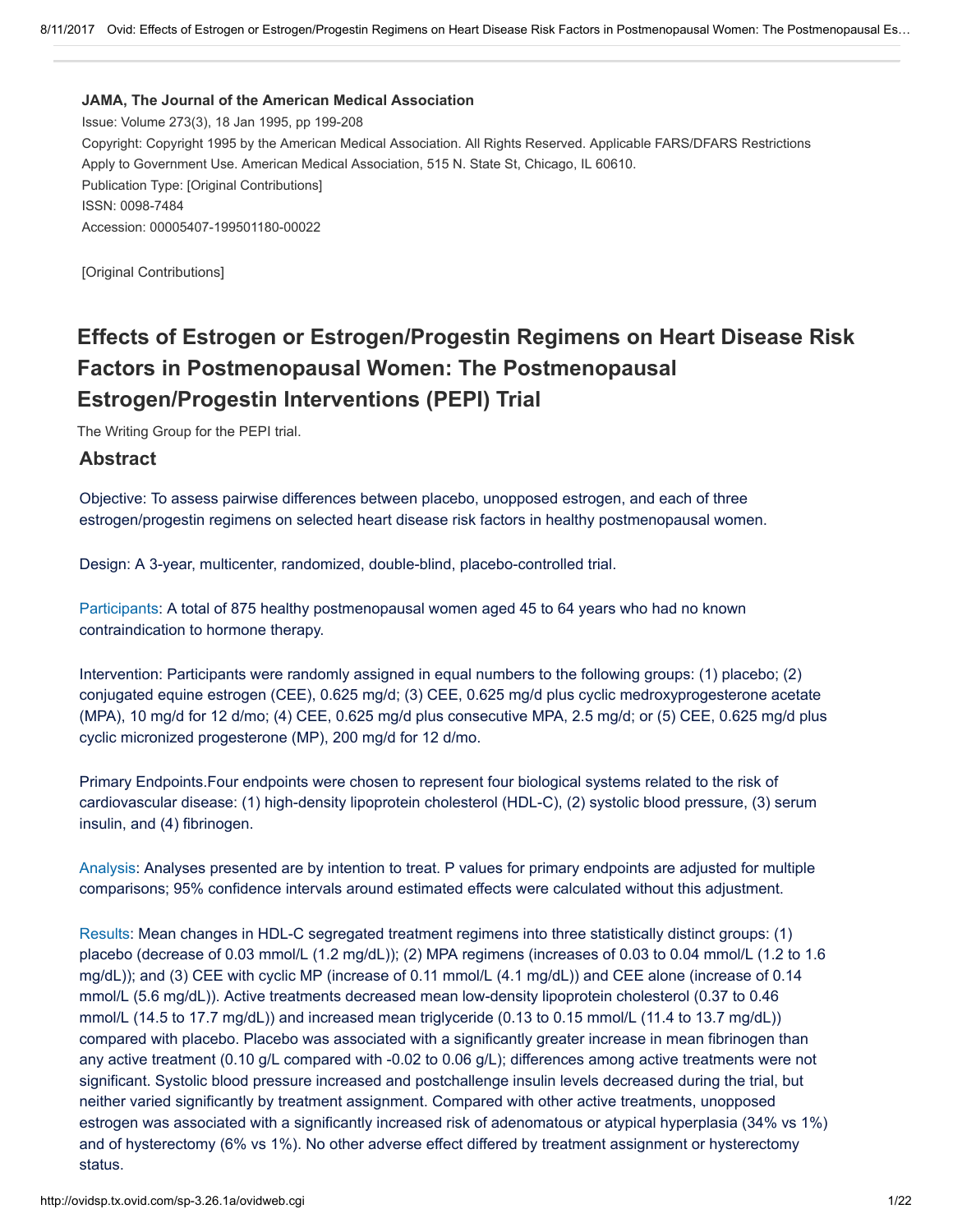[Conclusions](#page-14-0): Estrogen alone or in combination with a progestin improves lipoproteins and lowers fibrinogen levels without detectable effects on postchallenge insulin or blood pressure. Unopposed estrogen is the optimal regimen for elevation of HDL-C, but the high rate of endometrial hyperplasia restricts use to women without a uterus. In women with a uterus, CEE with cyclic MP has the most favorable effect on HDL-C and no excess risk of endometrial hyperplasia.

#### (JAMA. 1995;273:199-208)

Meta-analyses of observational studies suggest a 50% reduction in heart disease risk in postmenopausal women taking estrogen [\[1,2,3\].](#page-16-0) Most of these studies were conducted in the United States where a conjugated equine estrogen (CEE) preparation taken orally without a progestin (unopposed estrogen) has been the most commonly used regimen. Recent observational studies [\[4,5,6\]](#page-16-1) suggest that estrogen/progestin regimens (recommended to prevent estrogen-induced endometrial cancer) have a cardioprotective effect similar to unopposed estrogen.

<span id="page-1-0"></span>Several biologically plausible mechanisms have been proposed for estrogen-mediated cardioprotection [\[7,8,9,10\]](#page-16-2), including estrogen-associated changes in lipid metabolism, blood pressure, carbohydrate metabolism, coagulation factors, and endothelial function. One of the most attractive mechanisms is the favorable effect of unopposed oral estrogens on lipoproteins, increasing high-density lipoprotein cholesterol (HDL-C) and decreasing low-density lipoprotein cholesterol (LDL-C) levels by 10% to 15% [\[11,12,13,14\].](#page-16-3) Prospective studies suggest that HDL-C is the best predictor of coronary heart disease risk in women [\[15,16,17\],](#page-17-0) and that up to half of the apparent cardiovascular benefit observed in estrogen-treated women may be mediated by the higher HDL-C levels [\[18,19\].](#page-17-1)

<span id="page-1-1"></span>The addition of a progestin to estrogen therapy has been considered problematic because progestins have been hypothesized or shown to blunt, block, or even overwhelm estrogenic effects, particularly on lipoproteins [\[20,21\].](#page-17-2) Two large cross-sectional studies [\[22,23\]](#page-17-3) found that women treated with estrogen plus progestin had equivalent or more favorable levels of heart disease risk factors than women treated with unopposed estrogen. However, a recent clinical trial [\[24\]](#page-17-4) reported that women taking unopposed CEE had significantly greater increases of HDL-C than women taking CEE plus continuous medroxyprogesterone acetate (MPA). Thus, there is concern that many women are using estrogen/progestin regimens, some to prevent heart disease, with limited and contradictory information available about the metabolic effects of these drugs.

<span id="page-1-2"></span>The Postmenopausal Estrogen/Progestin Interventions (PEPI) trial was designed to determine the differences in selected heart disease risk factors (HDL-C, fibrinogen, insulin, and blood pressure) in postmenopausal women treated with placebo, unopposed estrogen, or one of three combined estrogen/progestin regimens.

#### METHODS

Design and Overview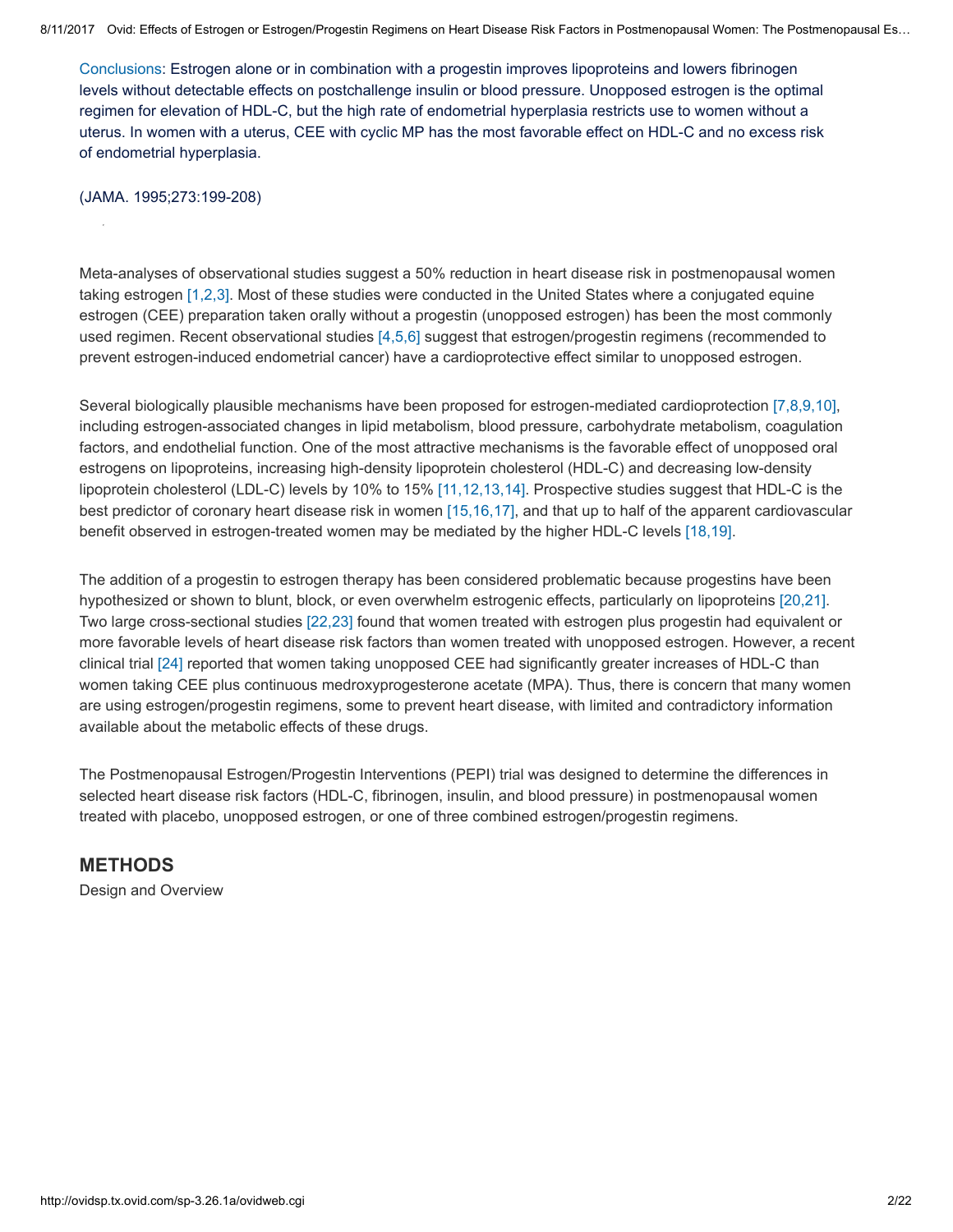Details of the rationale and study design are in press [\[25,26,27,28\].](#page-17-5) Briefly, PEPI was a randomized, double-blind, placebo-controlled trial carried out in seven clinical centers (see acknowledgment for PEPI sites) to compare the effect on selected heart disease risk factors of estrogen alone or in combination with one of three progestin regimens. The PEPI treatment regimens were those currently in use or expected to be used in the near future, at the time the study was designed in 1988. The decisions to use CEE as the trial estrogen and to include an unopposed estrogen treatment were made because nearly all of the observational data showing cardioprotection in estrogen users were based on the use of unopposed CEE. The decision to use MPA was based on clinical experience establishing endometrial protection with cyclic MPA and more limited data for continuous MPA regimens. Micronized progesterone (MP) was chosen because preliminary data suggested that this drug did not mask an estrogen-mediated increase in HDL-C [\[29,30\].](#page-17-6) Study medications and their matching placebos were provided by the following companies: CEE (Premarin, Wyeth-Ayerst Laboratories, Philadelphia, Pa); MPA (Provera, The Upjohn Company, Kalamazoo, Mich); and MP (Schering Plough, Kenilworth, NJ).

<span id="page-2-1"></span>The primary endpoints were selected to represent four different biological/metabolic systems that were thought to be affected by estrogen use and to influence cardiovascular risk in women: lipid metabolism, blood pressure, carbohydrate metabolism, and coagulation/hemostasis. It was recognized at the outset that the size and duration of PEPI would not provide adequate power to determine whether any of these hormone regimens prevented cardiovascular disease.

An increased risk of endometrial hyperplasia was expected for unopposed estrogen (although the magnitude of the risk was unknown) and not expected for CEE and cyclic MPA; risks were uncertain for the other proposed regimens. Therefore, all women were required to undergo an endometrial aspiration biopsy at baseline and annually thereafter. Additional biopsy specimens were obtained if there was noncyclic endometrial bleeding. Because the relation of estrogen and estrogen/progestin combinations to breast cancer remains unknown, all women were also required to have baseline and annual mammograms.

#### Informed Consent

The institutional review board at each clinical center approved the PEPI protocol and consent forms. A description of the study risks and benefits was provided to all participants, who gave written informed consent for the screening visits (eligibility evaluation) at the initial screening visit and consent for the trial at the visit preceding randomization.

# <span id="page-2-0"></span>**Participants**

Women aged 45 to 64 years, with or without a uterus, were invited to participate in PEPI. Potential participants were recruited through mass media and community efforts, as detailed elsewhere [\[27\]](#page-17-7). Preliminary telephone screening was used to exclude clearly ineligible women (eg, age, serious illness, or unwilling to be in a clinical trial). Three screening clinic visits were scheduled to evaluate eligibility. Women were required to be naturally or surgically menopausal: if naturally menopausal, at least 1 year, but not greater than 10 years, past their last menstrual period; if surgically menopausal, at least 2 months after hysterectomy and with a follicle-stimulating hormone level greater than or equal to 40 IU/L. Normal baseline results of mammography and endometrial biopsy also were required.

Women who had severe menopausal symptoms were excluded (to minimize the potential for unblinding), as were women who had used estrogens or progestins within 3 months. Women treated with thyroid hormone who had not been taking a stable dose for at least 3 months and who did not have a normal thyroid-stimulating hormone level were also excluded. Other exclusion criteria were serious illness (eg, myocardial infarction within 6 months, congestive heart failure, stroke, transient ischemic attack) or contraindications to estrogen, including prior breast or endometrial cancer.

Laboratory exclusions included LDL-C level of 4.91 mmol/L or more (>=190 mg/dL) (n=90), triglyceride level of 12.93 mmol/L or more (>=500 mg/dL) (n=6), body mass index greater than or equal to 40 (n=17), blood pressure greater than or equal to 160 mm Hg systolic or 95 mm Hg diastolic (n=14); and fasting plasma glucose level of 7.7 mmol/L or more (>=140 mg/dL) (n=17).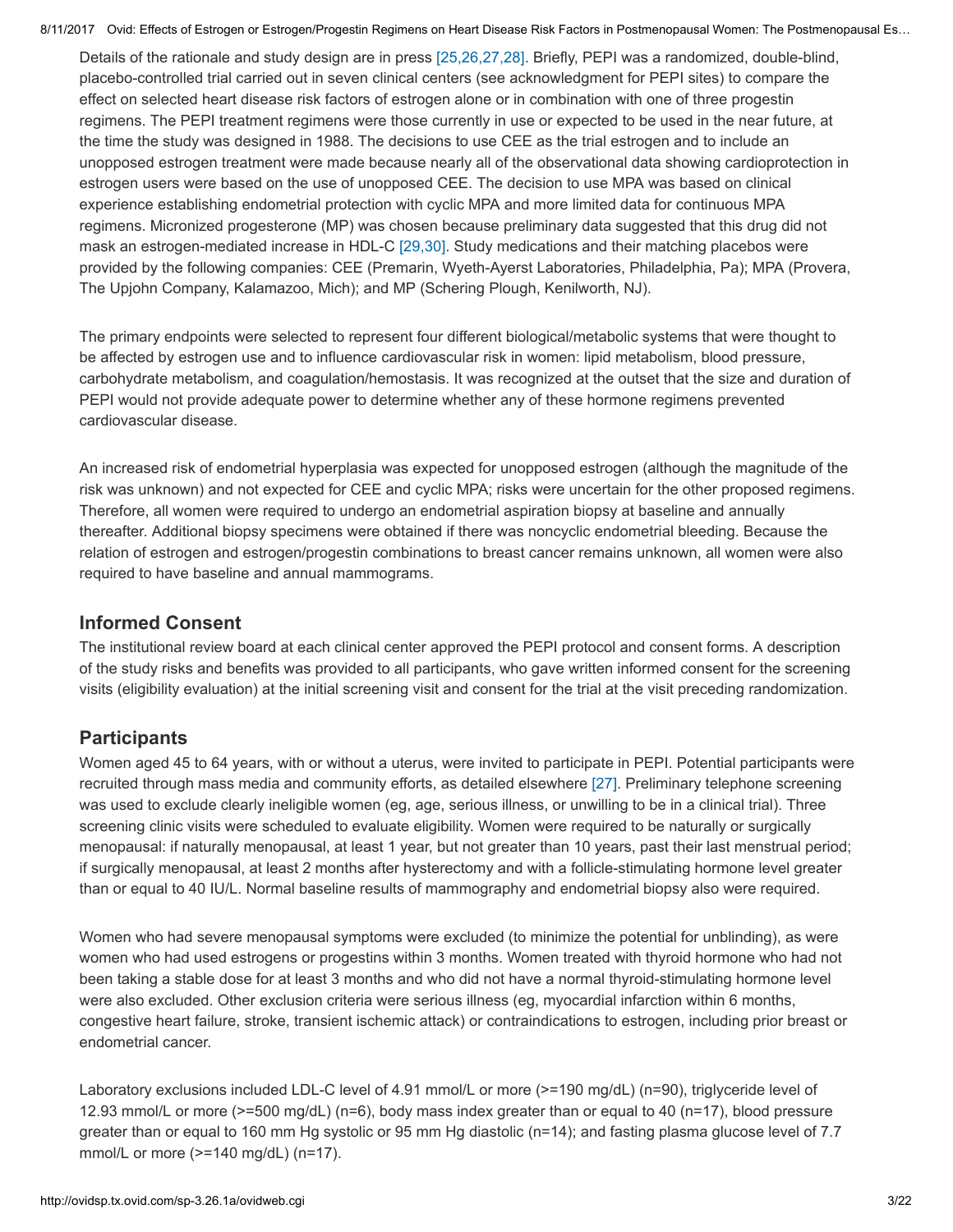Women who were eligible after the third screening visit were requested to take daily placebos resembling the study medications for 28 days in order to identify those unlikely to adhere to the PEPI protocol. Only eight women were excluded for compliance level less than 80%.

#### Randomization and Treatment

Between December 1989 and February 1991, the seven PEPI clinical centers randomized 875 women (60% of those attending the initial screening visit). Treatment assignment was determined by a computer program that verified all eligibility criteria prior to randomization. A blocked randomization scheme was used to assign eligible women in equal numbers to one of five treatment groups, stratified by clinical center and hysterectomy status. Because it was expected that women without a uterus would differ with regard to bleeding and subsequent unblinding, equal proportions of hysterectomized women were targeted to be randomized at each PEPI clinical center.

Women were randomized to one of the following treatments in 28-day cycles: (1) placebo; (2) CEE, 0.625 mg/d; (3) CEE, 0.625 mg/d, plus MPA, 10 mg/d for the first 12 days; (4) CEE, 0.625 mg/d, plus MPA, 2.5 mg/d; or (5) CEE, 0.625 mg/d, plus MP, 200 mg/d for the first 12 days.

All medications were taken orally. Pills and capsules were provided in blister packs designed to be opened once a day. Active drugs and placebo were prepared in identical forms. The 2.5- and 10-mg doses of MPA were specially prepared for identical appearance. All women took two pills (one of CEE or matching placebo and one of MPA or matching placebo) and two capsules (each with 100 mg of MP or matching placebo).

### Follow-up and Measurements

Women were scheduled to be seen at 3, 6, and 12 months the first year after randomization and thereafter every 6 months for a total of 3 years. At every visit, a diary of symptoms, bleeding, medication use, and interim illness was reviewed. Unused pills were returned and counted to assess adherence. Blood pressure and weight were measured. Fasting morning blood was obtained for measurement of lipids and lipoproteins at 6 months and at each annual visit. Blood for insulin and glucose, before and after a glucose tolerance test, and for fibrinogen was obtained at years 1 and 3 of the trial. Physical examination, mammography, and endometrial biopsy were performed annually.

Demographic information, medical history, use of medications during the prior 2 weeks, physical activity, and lifetime use of cigarettes, alcohol, oral contraceptives, and noncontraceptive estrogens were ascertained using standardized questionnaires.

Height, weight, and waist and hip girth were measured with participants wearing light clothing and no shoes. Blood pressure was measured twice in resting, seated subjects according to a modification of the Hypertension Detection and Follow-up Protocol [\[31\]](#page-18-0). Venous blood was obtained in the morning after an overnight fast, and 2 hours later after a standard 75-g oral glucose tolerance test. Frozen plasma and serum samples were mailed overnight on dry ice to separate central laboratories for lipids, insulin and glucose, and fibrinogen determinations.

<span id="page-3-1"></span><span id="page-3-0"></span>The Central Lipid Laboratory was one of the National Reference System for Cholesterol laboratories standardized according to Centers for Disease Control and Prevention methods. Cholesterol and triglyceride levels were determined on fasting EDTA plasma by enzymatic procedures [\[32\]](#page-18-1). High-density lipoprotein cholesterol was separated from plasma by precipitation of other lipoproteins, with dextran sulfate manganese and the supernate assayed enzymatically for cholesterol content [\[33\].](#page-18-2) Low-density lipoprotein cholesterol was determined directly by ultracentrifugation [\[34\].](#page-18-3) An assay was repeated if the coefficient of variation was greater than 1.5% for cholesterol or greater than 3% for triglyceride or HDL-C. Coefficients of variation demonstrated on control pools during PEPI analyses were cholesterol, 1.27%, triglyceride, 2.1%, and HDL-C, 2.62%.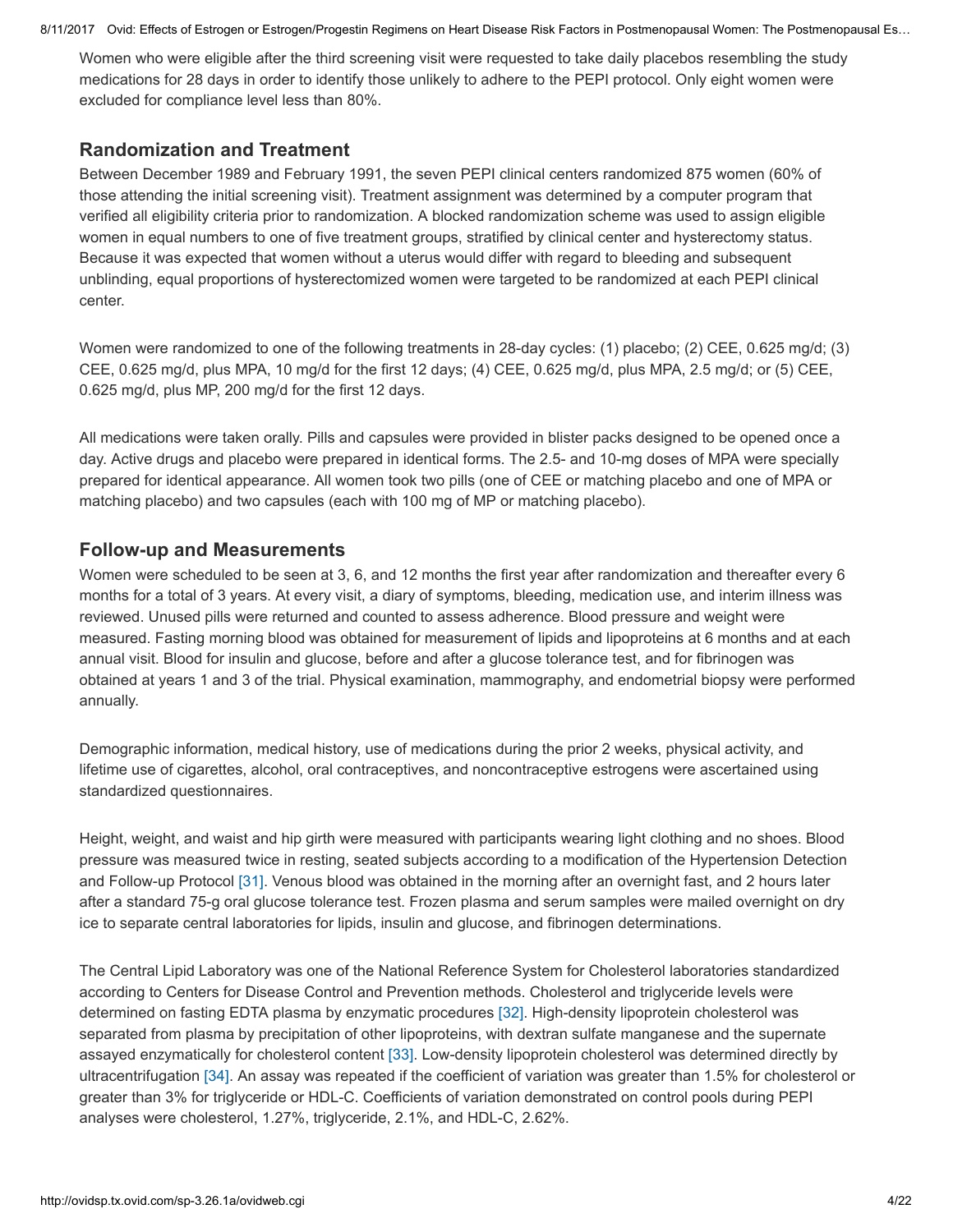<span id="page-4-2"></span>Plasma glucose was measured by a colorimetric glucose oxidase method, following Somogyi precipitation [\[35\].](#page-18-4) The interassay coefficients of variation during PEPI analyses, based on Boehringer Mannheim Diagnostics control pools, were 2.0% and 1.8% for target glucose values of 3.94 and 16.09 mmol/L (71 and 290 mg/dL), respectively.

Serum insulin was assayed in duplicate using a minor modification of a double antibody method [\[36\]](#page-18-5). Based on Bio-Rad control pools, interassay coefficients of variation were 29%, 14%, and 13% for insulin target values of 49, 298, and 649 pmol/L, respectively. Because of an unexplained downward drift in the insulin levels during the course of the study, at the end of the trial, 100 masked samples obtained at 12 and 36 months were again assayed for 2-hour insulin; the correlation between these results and the original results was 0.92 for samples obtained at 12 months and 0.93 for samples obtained at 36 months.

<span id="page-4-4"></span><span id="page-4-3"></span>Fibrinogen was assayed by the Dade method, based on the clotting time of fasting citrated plasma using excess thrombin [\[37\].](#page-18-6) During the period of analysis of PEPI samples and based on analysis of Dade control pools with target fibrinogen values of 2.38 to 2.62 g/L, the interassay coefficient of variation ranged from 1.2% to 3.8%.

### <span id="page-4-0"></span>Statistical Analysis

All hypothesis testing followed plans in the PEPI protocol and was by treatment assignment (intention to treat). General mixed linear models [\[38\]](#page-18-7) were used to describe treatment differences for the primary and secondary outcome measures. These were fitted using restricted maximum likelihood and evaluated using F tests [\[39\]](#page-18-8); t tests were used to assess pairwise treatment differences. Treatment effects were assessed on either mean changes from baseline (eg, HDL-C, fibrinogen, and insulin) or rates of change based on linear models (blood pressure). All analyses included clinical center and hysterectomy status as covariates. According to protocol, when there was a baseline imbalance among the randomized treatment cohorts for an outcome measure, its baseline level was also included as a covariate. Three measures (triglyceride, insulin, and fibrinogen) exhibited right-skewed distributions; these data were log-transformed for analyses, and the estimates from analyses transformed back to the original scale for reporting.

<span id="page-4-5"></span>PEPI was designed to provide statistical power exceeding 80% for detecting prespecified differences in each of the four primary outcome measures with the overall type 1 error controlled to be.05 [\[25\].](#page-17-5) The nominal P value from each of the four F tests was adjusted upward according to the Bonferroni method [\[40\],](#page-18-9) using the approximation Bonferroni P=(1-(1-Nominal P)4). When Bonferroni P<.05, t tests were performed to assess differences between each of the ten possible pairs of the five treatments; P values from these t tests were adjusted in a parallel manner to control for the 40 (4x10) possible comparisons. In this article, the term "significant" is used to describe global or pairwise differences based on Bonferroni-adjusted P values for primary outcome measures and nominal P values for secondary outcome measures.

# <span id="page-4-6"></span><span id="page-4-1"></span>RESULTS

Women randomized to the five trial arms had similar sociodemographic, lifestyle, and menopause-related characteristics [\[26\]](#page-17-8). Overall, their average age was 56.1 years; 89% were white, 5% Hispanic, 4% African American, 2% Asian, and 0.5% Native American. Most were employed (67%) and married (65%). More than half had completed some college, had one to three children, and had previously used noncontraceptive estrogen. Fortynine percent had never smoked, 50% drank more than 12 alcoholic beverages per year but less than 30 drinks per month, and almost two thirds reported at least moderate physical activity. Approximately 32% had a hysterectomy at an average age of 41.8 years.

Table 1compares the baseline values for the primary outcome variables and important secondary outcome measures among the five randomly assigned treatment groups. Two significant differences were found. Women assigned to placebo had higher mean levels of fibrinogen and LDL-C at baseline. As specified by the PEPI protocol, these baseline levels were included as covariates in subsequent analyses of treatment effects on fibrinogen and LDL-C.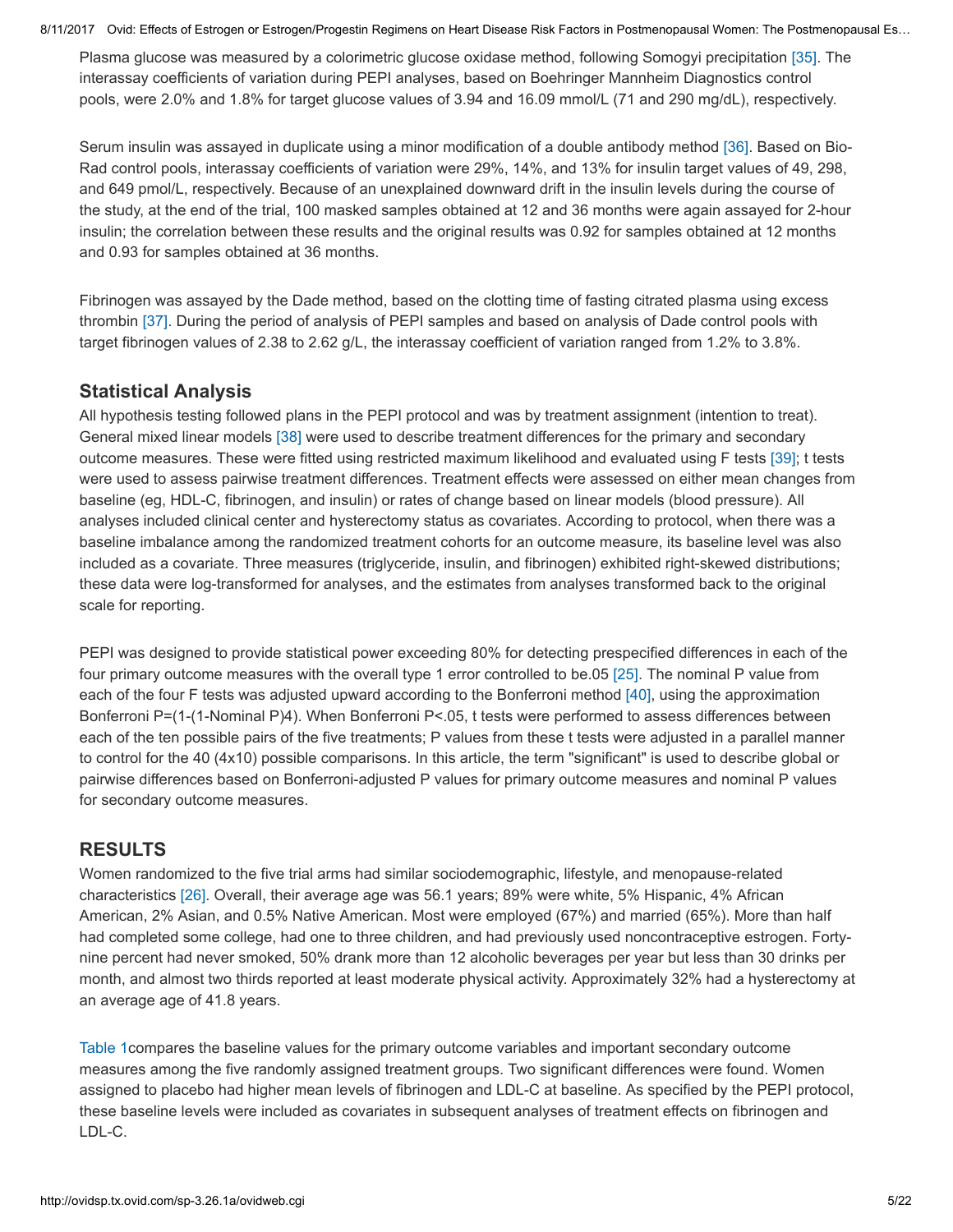Table 1.—Distribution of Baseline Levels of Primary and Selected Secondery Cutombe Messures in OEP! Participants by Rendomized Cohors\*

|                                                   |                        |                             | <b>Tradament Group1</b>      |                              |                                     |      |
|---------------------------------------------------|------------------------|-----------------------------|------------------------------|------------------------------|-------------------------------------|------|
| <b>Baseline Characteristic</b>                    | Placebo<br>$(n=374)$   | <b>CEE Only</b><br>(pr 178) | CEE1MPA (cycl<br>$(n = 574)$ | CEE1MPA (con)<br>$(n = 1/4)$ | <b>CEE+AIP (cyc)</b><br>$(0 - 178)$ | دو   |
| Cipopreteriis, miliotii, (nigrot,)<br><b>HOUG</b> | 1.9860.03 (51.451.2)   | 1,60±0.52 (fi1.5e4.2)       | 1.889D.63 (64.861.3)         | 182±0.53 (82.7±1.2)          | 182:0.03 (82.891.2)                 | .34  |
| LCL-C                                             | 3.7110.05 (943.312.1)  | 3.84x0.052540.6x3.80        | 3.3410.083137.012.15         | 3.6510.5B (145.711.5)        | 3 81:00.08 (136.7±2.5)              | -53  |
| Tobel chosewered                                  | 5.652098 (226.222.5)   | 5,7810-00-(223,8%2.3)       | 57210.063221.312.35          | 5.8710.05 (227.012.1)        | 5.70x0.06 (220.31.2.3)              | 76   |
| Triglyceritlent                                   | 112±004(80.9±0.5).     | 5.11:004.08.7:3.41          | 1,0530,05 (94,322.9)         | 1.16±0.04 (182.7±3.6)        | 1,1050.04 (97.5±3.4)                | ,52  |
| oller O. JOP Paragressive lass?                   | 3.08:10.05             | 8,8810.08                   | 3.63±0.06                    | 386±008                      | 3.74±0.08                           | 50   |
| Shoul pregaure, man Hg.<br>Systemic               | 115,6±11               | $114.6 + 11$                | 1148110                      | $1!5.4*1.0$                  | \$14,751.0                          | 89   |
| Otentalic                                         | 73,640.6               | 73 8±0 8                    | 73.2±0 ÷                     | 72.180日                      | 710±0.6                             | 43   |
| <b>DGTT</b><br>ments, amoth t<br>Fasbne           | 35.6+2.1               | 30.0±2.1                    | 34.5±2.3                     | 36.962 %                     | 34 8x2.5                            | 85   |
| 2th                                               | 331.8420.4             | 302.04.19.3                 | 343.0119.1                   | 301 9412.4                   | 312.9410.7                          | ,82  |
| Glucose, minoric (mardL)<br><b>Shaling</b>        | 5,38±0,04 (96,9±0.7).  | 5.41±0.04 (§7.5±0.6)        | 5.94±0.03 (99.2±0.6)         | 5.42±0.04 (97.6±0.8)         | 6.4050.40.997.050.7)                | 58   |
| $2-h$                                             | 6,27±0,14 (112,9±2,5). | \$52±0.173117.4±5.00        | 5.08±0.18 (109.6±2.3)        | 6.45±0.58 (115,9±9.2)        | 8 27 10, 15 (113 012.7)             | .29  |
| Fibrinoget, MC1                                   | 2.8810.03              | 2.70:003                    | 2.89±0.03                    | 2.6310.03                    | 2.79±0.03                           | .003 |
| Body \$20<br>Woight, Hg                           | 76.243.4               | 75.1410                     | 96 041 9                     | ED 520 9                     | 66.041.0                            | σ۴.  |
| Walso-sto raho                                    | 0 793.20.098           | 0 75610 506                 | 0.18410.585                  | 0.15440.008                  | 0.18610.005                         | ,03  |

"Seta expresses as meant 5F, PEP industrial Festival<br>expectively, OGT7, and glustrice belowers less and contract executively regards. Intervallence: HDL-C and LDL-C, high- and low-leasty lipeposain cholesters,<br>TCEE indicat

2Computed from log-introducined deta.

Table 1. Distribution of Baseline Levels of Primary and Selected Secondary Outcome Measures in PEPI Participants by Randomized Cohort

Table 2shows the mean change (and 95% confidence interval) between baseline and follow-up measures for the primary outcome measures and related secondary outcomes. Also included are the results from analyses of covariance for differences among treatment arms. Nominal P values are provided to describe these differences; for the four primary outcome measures, Bonferroni-adjusted P values are also given. Of the four primary outcome measures, significant differences among the treatment arms were detected for HDL-C (Bonferroni P<.001) and fibrinogen (Bonferroni P<.001). Differences among arms for systolic blood pressure (Bonferroni P>.99) and 2-hour insulin (Bonferroni P=.74) were not statistically significant.

|                                               | <b>Treather(EGroup</b>                             |                                                   |                                                  |                                                         |                                                  |                          |  |  |  |
|-----------------------------------------------|----------------------------------------------------|---------------------------------------------------|--------------------------------------------------|---------------------------------------------------------|--------------------------------------------------|--------------------------|--|--|--|
| Quicome Meneure                               | Pleopho                                            | <b>CEE Only</b>                                   | <b>CEENMPA (cyc)</b>                             | CEEMING (000)                                           | CEE+MP (cyc)                                     | Bestforratt<br>(Nominal) |  |  |  |
| Lipeprossins, nimol/L (mg/dL)<br><b>ADE-C</b> | ~0.08 @o.08, ~0.07)<br>(41.25-2.2, 40.20)          | 0.14 (0.12, 0.57)<br>(5.6   4.5, 6.77)            | 9.04 (9.83, 9.97).<br>$\{1, 6, 19.9, 2.7\}$      | 0.00 (0.00, 0.06)<br>(1.210.5, 2.23)                    | 0.35 (0.08, 0.13).<br>(4.5 (3.1.5.1))            | $-907$<br>je.dom         |  |  |  |
| LGL-C1                                        | $-0.355 - 0.57$ , $-0.183$<br>(+41)-65,-180        | $-0.37 + 0.83, -0.357$<br>$(-14.5 - 18.8, -12.5)$ | -6.40 (+0.52, -0.40)<br>(~17,7 (~30,1) ~15.41)   | $-3.43$ ( $-0.49$ , $-0.37$ )<br>(+16.5 [-18.8, +14.2]) | -0.39 (~0.44, ~0.32)<br>(~34.8 [~37.0, ~32.5])   | F. 581)                  |  |  |  |
| Total chooserul                               | $-0.13340.38, -0.005$<br>$(-6.23 - 8.8, -1.7)$     | 40.20 fr 0.26, +0.33)<br>$(-7.65 - 10.1, -5.29)$  | $-0.36$ (~0.43, ~0.35)<br>(-14-14-16.7, -15.5))  | $-0.36 + 0.44, -0.26$<br>$(-16.8 - 17.0, -15.07)$       | $-0.201 - 0.28 - 0.139$<br>$(-7.8[-10.7, -4.9])$ | <b>3-3015</b>            |  |  |  |
| Trepyconidest:                                | $-9.04[-0.58, 6.9!)$<br>$(-32[-7.3, 0.7]$          | 41.15 [0116:020]<br>(337 [8.3, 15.0])             | 9:14:10:10:0.19)<br>(12.718.5, 15.8)             | 9.13 79.88, 6.1出<br>(11.477.0, 15.9)                    | 0.15 (9, 10, 0.20)<br>$(13.4 + 15.57, 75)$       | $(-.053)$                |  |  |  |
| Slood pressure, then kip<br>Systetic          | 1.23-05.2.03                                       | $0.55 - 0.7, 1.83$                                | $07[-0.6, 2.1]$                                  | $1.8$ [0.6, 3.0]                                        | 0.1510, 1.11                                     | .26<br>(D3)              |  |  |  |
| Dipaletic<br>חפס<br>insulta, protect          | 603:0.8.0.99                                       | $-0.21 - 5.5, 0.1$                                | v 5.0 j v 1.8, -0.33                             | 0.2 pp.5, 0.9!                                          | 40.6741.8, 0.03                                  | (50)                     |  |  |  |
| Feeling                                       | $3.85 - 0.6, 8.35$                                 | $-17[-5.6, 2.2]$                                  | $13[-2.8, 55]$                                   | $-3.5i - 60.05i$                                        | $-3.5[-7,4,0.4]$                                 | (37)                     |  |  |  |
| 2th                                           | -13.7 (~48.6, 18.2)                                | $-0.01-0.74, 214$                                 | 134 [417.6, 44 5]                                | $3.2$ $\{-20.2, 30.6\}$                                 | $-29.11994.8.4.7$                                | 74<br>(20)               |  |  |  |
| Glucose, mossel, (inglist.)<br>Faeling        | $-0.02$ (-0.69, 2.03)<br>$(-0.51 - 2.5, 0.65)$     | $-0.86$ (-0.22, -0.30)<br>$(-2.81 - 4.0, -1.7)$   | $-0.19$ (-0.21, -0.02)<br>$(-2.71 - 3.8, -1.70)$ | -0.111-0.16, -0.07)<br>$(-2.3[-2.9, -1.25]$             | $-0.141 - 3.20 - 3.091$<br>$(-2.5 - 3.8, -1.4]$  | (53)                     |  |  |  |
| 24b                                           | $-0.00$ ( $-0.22$ , ft.21)<br>$[-0.1] - 4.0, 3.9]$ | 0.311~0.33, 0.25)<br>$(201 - 2.3, 8.4)$           | 042 [022, 5.61]<br>(7.5   4.5, 11.7)             | D.35 (0.10, 5.39)<br>$\{6.943.3, 10.5\}$                | 5.17 [-003, 0.27]<br>(3.04-06, 6.7!)             | 153                      |  |  |  |
| Fibrinogen, p/Ctt                             | 0.50 to 54, 0.78)                                  | ~0.2 (~0.05, 0.04)                                | 0.06 [0.60, ft.12]                               | $0.01$ $ \nabla 0.04, 0.07\rangle$                      | 6.03 (~0.04, 0.07)                               | $-501$<br>包 40倍          |  |  |  |
|                                               |                                                    |                                                   |                                                  |                                                         |                                                  |                          |  |  |  |
| Souly age.<br>Weight, hp                      | 1319.8.1.83                                        | $9.9$ $[9.3, 1.2]$                                | 0.8(0.4, 1.2)                                    | 9.839.2.1.03                                            | 0.8(9.3, 5.3)                                    | (33)                     |  |  |  |

Table 2,-Reedits from Analyses of Comivation to Compare Pethany and Selected Secondary Outcome Measures Among PEP! Treatment Groupo\*

олого учения состоительного в 1992 году и политических политических состоительности в процессов политического п<br>. создала последника по подалась не только в составительности политических денью денью состоительной политиче tAiljusted for besaline vifterances among randomized coheria 2Computed from log-introformed defa.

Table 2. Results from Analyses of Covariance to Compare Primary and Selected Secondary Outcome Measures Among PEPI Treatment Groups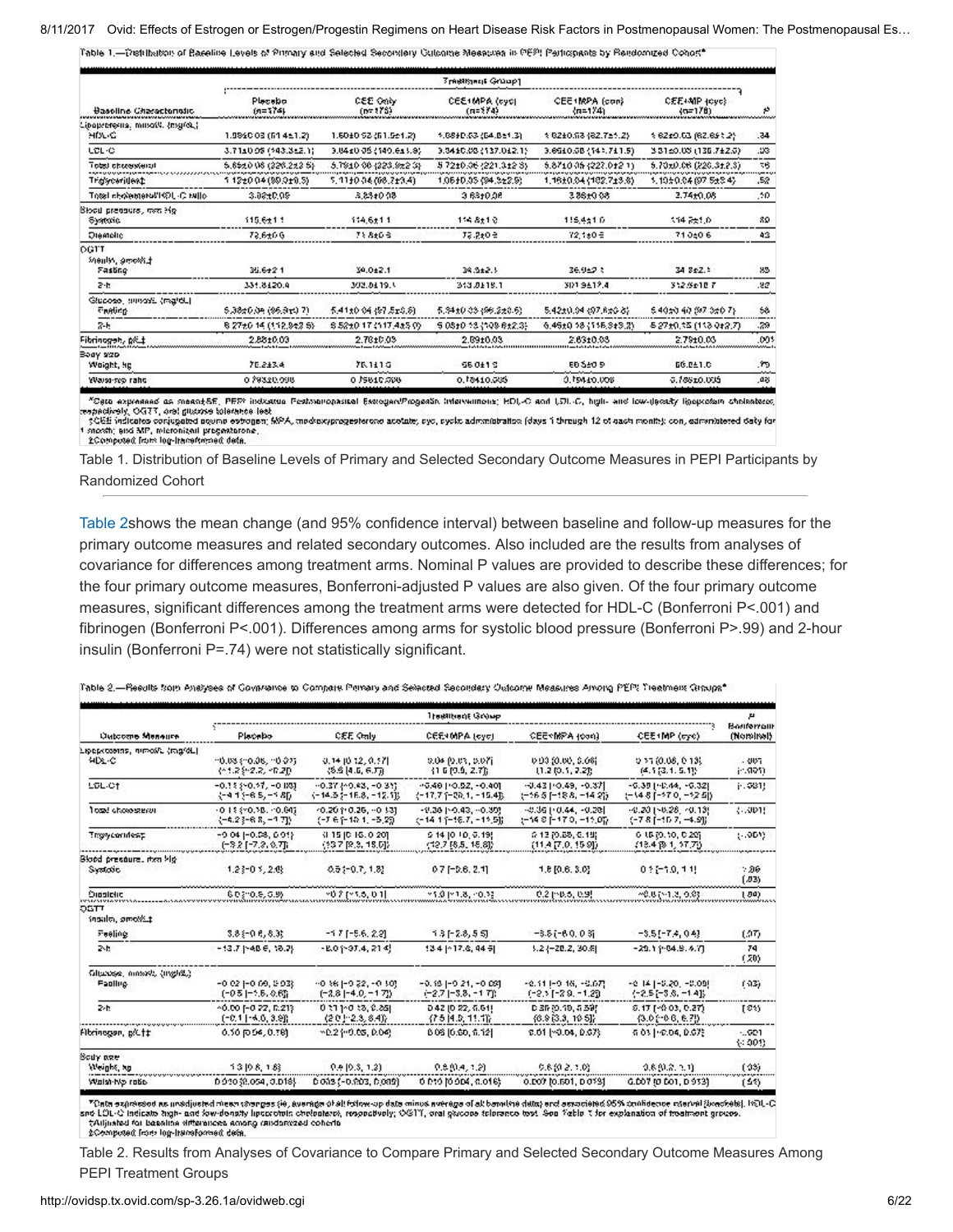#### Lipids and Lipoproteins

Each active treatment regimen was associated with a significantly greater increment in mean HDL-C levels than placebo (Bonferroni P<.001). The average increases in HDL-C levels were similar in women assigned to CEE alone (0.14 mmol/L (5.6 mg/dL)) or CEE with MP (0.11 mmol/L (4.1 mg/dL)), and these women had significantly greater HDL-C elevations (Bonferroni P<.004) than women assigned to CEE with cyclic or continuous MPA (0.04 and 0.03 mmol/L (1.6 and 1.2 mg/dL), respectively) Table 2. For all hormone regimens, HDL-C levels increased during the first 6 to 12 months and gradually decreased thereafter, although not to the baseline level Figure 1, top left).



Figure 1. Mean percent change from baseline by treatment arm for high-density lipoprotien cholesterol (top left), left-density lipoprotein cholesterol (top right), triglycerides (botteom left), and total cholesterol (bottom right) See Table 1for explanation of treatment groups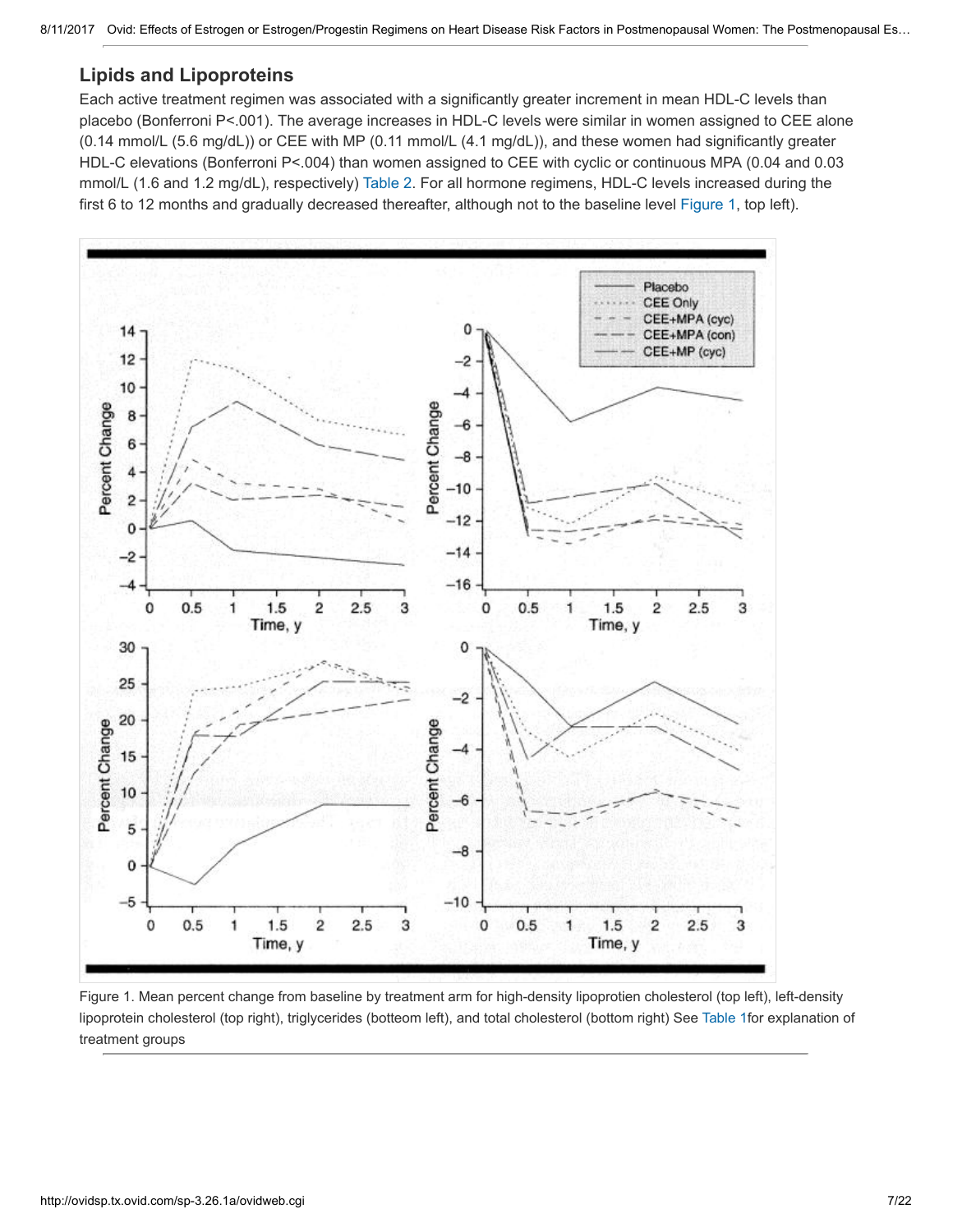Hysterectomized women taking unopposed estrogen (n=54) had HDL-C levels that were, on average, 0.14 mmol/L (5.5 mg/dL) greater at the end of the study than levels in women without a hysterectomy who were assigned to unopposed estrogen (n=114), consistent with the observation that many women with a uterus developed endometrial hyperplasia and were unable to continue unopposed estrogen. In a comparison limited to women who had a hysterectomy (women who were equally adherent to their medication), unopposed CEE was associated with significantly greater average increases in HDL-C than CEE plus MP, 0.19 mmol/L (7.53 mg/dL) vs 0.11 mmol/L (4.22 mg/dL) (P=.01).

Low-density lipoprotein cholesterol levels decreased to their lowest levels by 6 to 12 months and did not change significantly thereafter Table 2and Figure 1, top right). Changes were similar, averaging 0.41 mmol/L (15.9 mg/dL), and significantly different from placebo for all active treatment regimens (P<.001) and in women with or without a hysterectomy.

Triglyceride levels increased comparably in all active treatment arms from a mean of 2.54 mmol/L (98.3 mg/dL) to 2.87 mmol/L (111 mg/dL) and differed significantly from placebo (P<.001) Table 2and Figure 1, bottom left). Compared with placebo-treated women, total cholesterol levels were significantly lower only in women treated with CEE plus MPA regimens, probably reflecting the lesser increase in HDL-C Table 2and Figure 1, bottom right).

#### Blood Pressure

There were no significant differences in systolic blood pressure among treatment groups Table 2. Mean systolic blood pressure levels decreased slightly during the first year and increased thereafter in all groups, including women assigned to placebo Figure 2, left). Diastolic blood pressure also did not vary significantly by treatment assignment Table 2and Figure 2, right). Results were similar in analyses stratified by hysterectomy status.



Figure 2. Mean percent change from baseline by treatment arm for systolic (left) and diastolic (right) blood pressure. See Table 1for explanation of treatment groups

#### Glucose and Insulin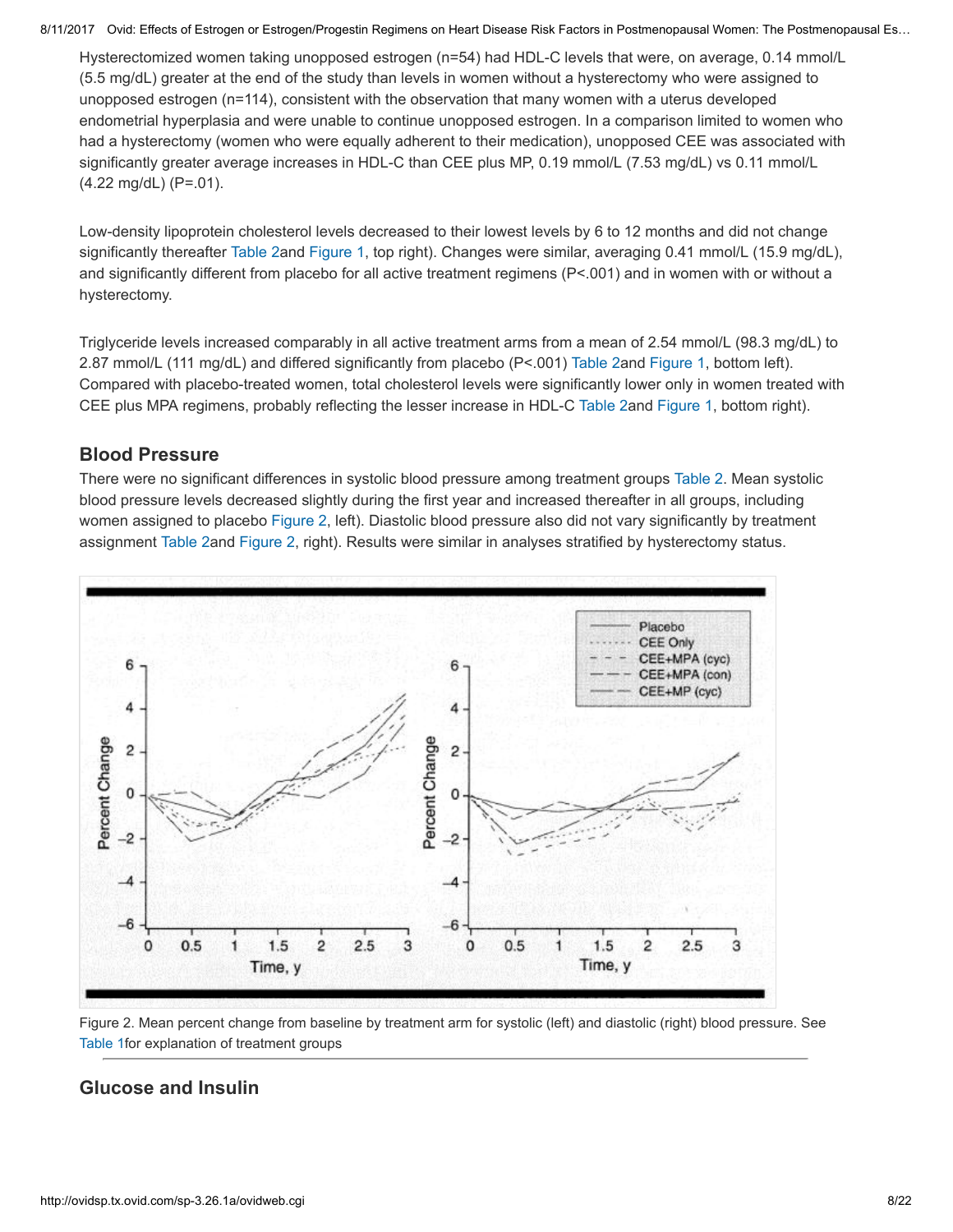Mean changes in 2-hour insulin, the primary outcome measure for carbohydrate metabolism, did not differ significantly by treatment assignment Table 2. An unexplained downward drift in postchallenge insulin levels occurred between the first follow-up year and the end of the trial Figure 3, left). This trend was similar in all treatment groups and in women with and without a hysterectomy.



Figure 3. Mean percent change form baseline by treatment arm for 2-hour insulin (left) and 2-hour glucose (right). See Table 1for explanation of treatment groups

The decrease in insulin was not paralleled by a decrease in postchallenge glucose levels. Two-hour glucose levels increased significantly in women assigned to active treatment compared with placebo (P=.01). The largest differences from placebo were seen in women treated with CEE plus cyclic MPA (P=.05) or CEE plus continuous MPA (P=.02).

Fasting insulin levels decreased slightly but not significantly in women assigned to active treatments. Fasting glucose levels decreased slightly and significantly in all active treatment arms compared with placebo (P=.03). The difference between women assigned to placebo versus unopposed CEE was also significant (P<.04).

#### Fibrinogen

Changes in fibrinogen levels varied significantly by treatment assignment (Bonferroni P<.001) Table 2and Figure 4. In pairwise comparisons, women assigned to placebo had greater increases in fibrinogen than women assigned to active treatment (0.10 g/L vs -0.02 to 0.06 g/L, respectively) (all Bonferroni P<=.02). There were no significant differences between active treatment groups. Patterns were similar among women with and without a uterus.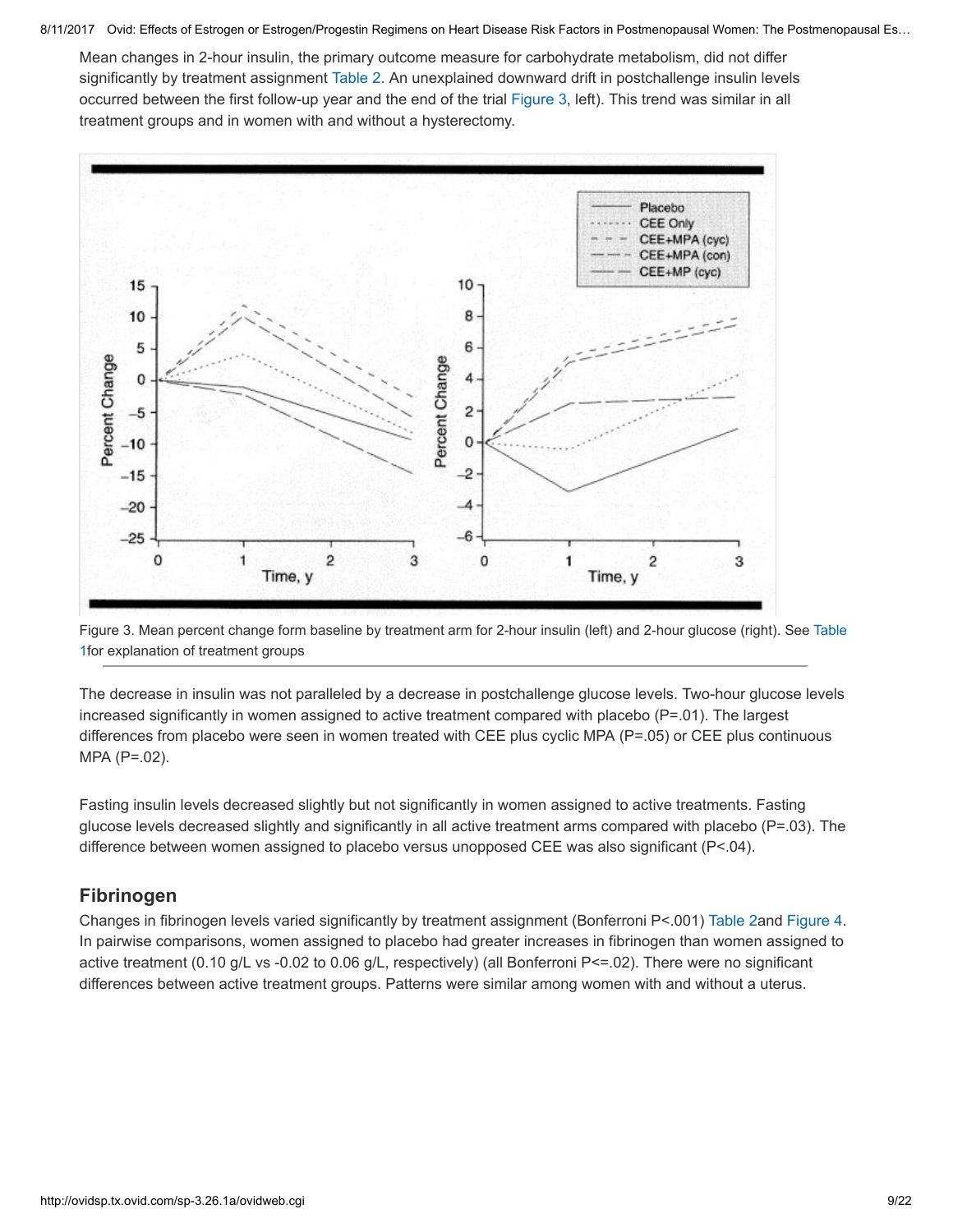



Figure 4. Mean percent change from baseline treatment arm for fibrinogen. See Table 1for explanation of treatment groups

#### Weight and Waist-Hip Ratio

Women in all treatment groups gained weight. Mean changes from baseline were greatest among women assigned to placebo (mean, 2.1 kg at 36 months) and least among women assigned to unopposed CEE (mean, 0.7 kg at 36 months) Table 2. Pairwise comparisons indicated that changes in weight differed significantly for these two arms (P=.03) only. Mean waist-hip ratio increased slightly over time, unrelated to treatment assignment Table 2.

# Adherence and Crossover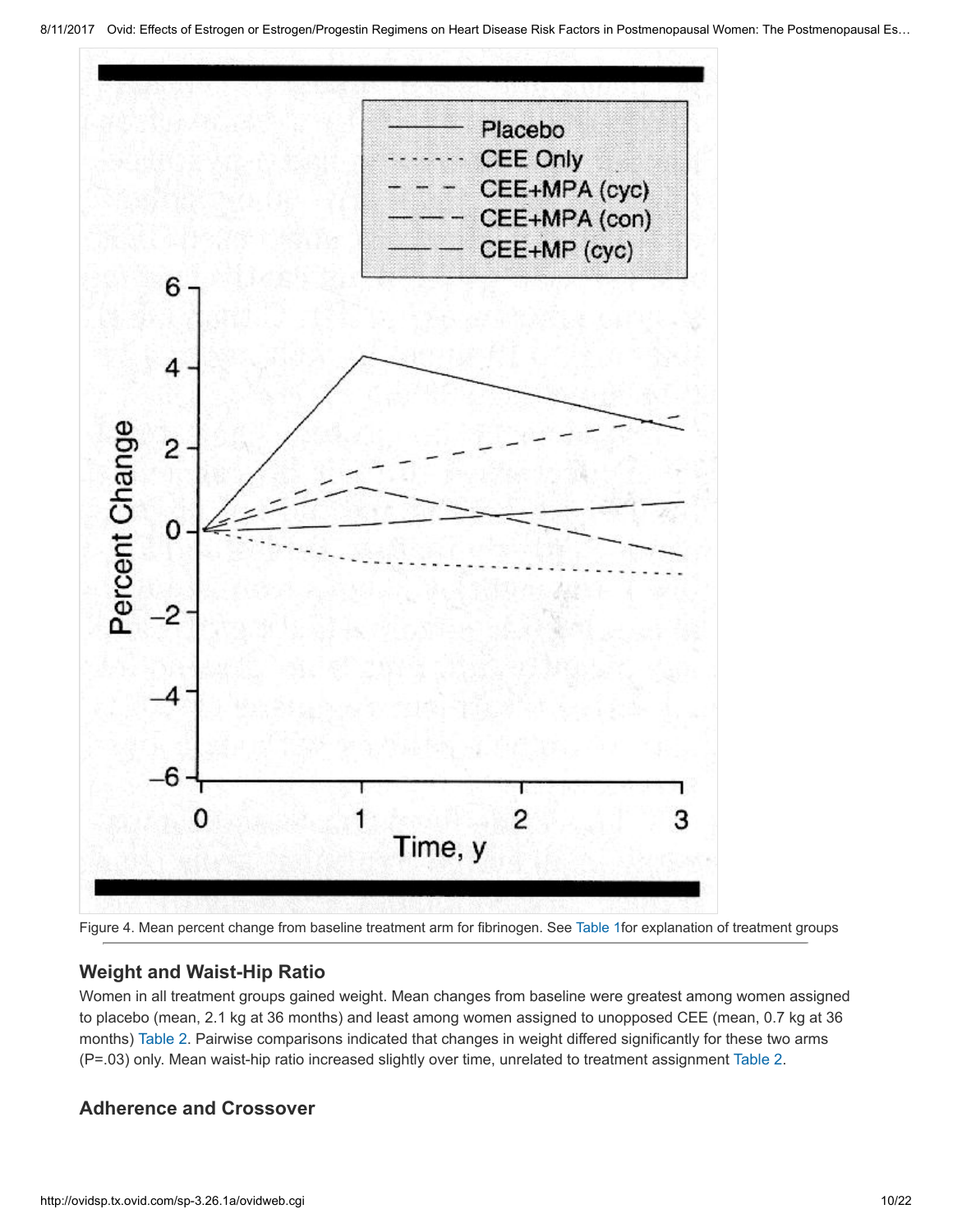Approximately 80% of hysterectomized women and 75% of women with a uterus had pill counts exceeding 80% compliance at their 36-month visit. In women without a uterus, study drug continuation rates did not differ by treatment assignment (P=.13), but tended to be lowest overall in placebo-treated women (67% vs 80% to 89% in other groups). In women with a uterus, however, continuation rates were lowest (63%) in women assigned to CEE, compared with 79% to 84% in other groups (P<.001). This difference was largely explained by the higher rates of adenomatous or atypical endometrial hyperplasia in women assigned to unopposed estrogen, who were required by PEPI protocol to discontinue the assigned therapy. The cumulative percent of women with a uterus who were unable to continue unopposed estrogen therapy for any reason was 20% at year 1, 45% at year 2, and 55% at year 3.

Ninety-seven percent of the 875 randomized women participated in the final 36-month evaluation. At the end of the trial, 6% of women with a hysterectomy and 8% of women without a hysterectomy were taking another hormone regimen than the one assigned at randomization Table 3. The percentage was highest among women who had a hysterectomy and were assigned to placebo (17%) and in women with a uterus who were assigned to unopposed estrogen (18%).

Table 3-Adherence and Crossover Status of 847 PEPI Women Who Attended Close-Out Examinations by Uterus Status\*

|                                                                             | Treatment Group        |                            |                          |                            |                           |  |  |
|-----------------------------------------------------------------------------|------------------------|----------------------------|--------------------------|----------------------------|---------------------------|--|--|
|                                                                             | Placebo<br>$(n = 105)$ | <b>CEE Only</b><br>(n:170) | CEE+MPA (cyc)<br>(nx169) | CEE+MPA (con)<br>$(n=170)$ | CEE+MP (cyc)<br>$(n=173)$ |  |  |
| Taking initially essigned<br>study drug, %<br>Hysterectomy                  | 75                     | 81                         | 91                       | 87                         | 82                        |  |  |
| No hysterectomy                                                             | 83                     | 46                         | 81                       | 86                         | 82                        |  |  |
| Taking another HRT, %<br>Hysterectomy                                       | 17                     | з                          | $\Omega$                 | 6                          |                           |  |  |
| No hysterectomy                                                             | 9                      | 18                         | 6                        | з                          | з                         |  |  |
| Not taking initially assigned<br>study drug or other HRT, %<br>Hysterectomy | 8                      | 16                         | G                        | ß                          | 11                        |  |  |
| No hysterectomy                                                             | 8                      | 36                         | 13                       | 11                         | 15                        |  |  |
| Attendance, %                                                               | 95                     | 97                         | 97                       | 98                         | B7                        |  |  |

\*See Table 1 for explanation of treatment groups. HRT indicates hormone replacement therapy.

Table 3. Adherence and Crossover Status of 847 PEPI Women Who Attended Close-Out Examinations by Uterus Status

#### Adverse Experiences

There were 110 adverse experiences reported for 97 women during the trial. The only conditions that varied significantly by treatment assignment were seen in women who had a uterus Table 4. Women assigned to unopposed estrogen had significantly more adenomatous (27 cases) and atypical (14 cases) hyperplasia (P<.001) and were also more likely than other women to have a hysterectomy during the course of the study (seven cases) (P=.04). Two women, one treated with unopposed estrogen and one treated with placebo, had localized endometrial cancer that progressed from atypia; they were successfully treated with hysterectomy. Hysterectomies were also performed for atypia (n=6), adenomatous hyperplasia (n=1), fibroid tumors (n=2), pelvic mass (n=2), and abnormal vaginal bleeding (n=1).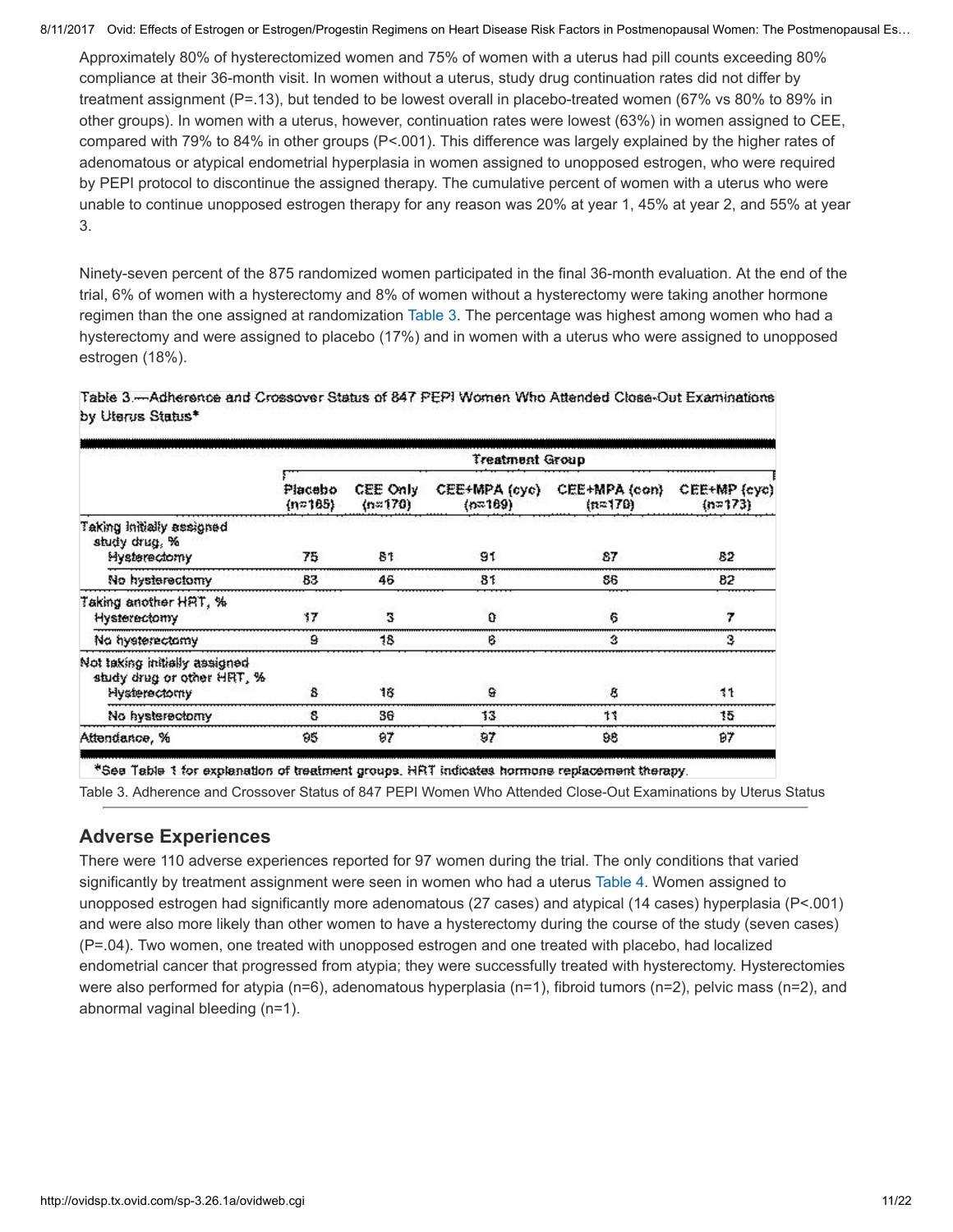| Event                                                                                                                                     | <b>Placebo</b> | <b>CEE Only</b> | CEE+MPA (cyc) | <b>CEE1MPA (cor)</b> | CEEKING (cycl) | Tragel   |        |
|-------------------------------------------------------------------------------------------------------------------------------------------|----------------|-----------------|---------------|----------------------|----------------|----------|--------|
| Cancer                                                                                                                                    |                |                 |               |                      |                |          |        |
| Endometist<br><b>SERVICE OF STRAINS</b>                                                                                                   |                |                 |               |                      |                |          | 80     |
| <b>Bureat</b>                                                                                                                             |                |                 |               |                      |                |          | .23    |
| Othert                                                                                                                                    |                |                 |               |                      |                |          | .20    |
| Certification disease                                                                                                                     |                |                 |               |                      |                |          | 25     |
| Tizionibosmbolic disadde                                                                                                                  |                |                 |               |                      |                |          | 42     |
| Endomotiol hyperplasta<br>(adenomatous or atypical).                                                                                      |                | 47              |               |                      |                | 48       | : 0011 |
| Salbladder disease                                                                                                                        |                |                 |               |                      |                |          | 73     |
| <b>Hyplaractomy</b>                                                                                                                       |                |                 |               |                      |                | 14       | 548    |
| Total (No. of women)                                                                                                                      | 70.36          | 57 (47)         | 38.57.57      | 8(8)                 | 17 (76)        | 110 (97) |        |
| "Son Tobin 5 for exploration of frenterient groups.<br>tExceeding nonmetanteriateus akin concer.<br>2 For women with a ubirus at beselves |                |                 |               |                      |                |          |        |

Table 4.-Adverse Experiences Occury Follow-up in PEP: Partcopents by Treatment Assignment\*

Table 4. Adverse Experiences During Follow-up in PEPI Participants by Treatment Assignment

Eight women developed breast cancer during the 3-year follow-up, including two diagnosed between 6 months and 1 year of randomization (one assigned to CEE and cyclic MP; one to CEE and cyclic MPA). Three other breast cancers were diagnosed at the first annual examination (two CEE and cyclic MP; one CEE and cyclic MPA). Other cancers included one apocrine, two colon, one primary liver, one unknown primary metastatic to liver, two lung, and one melanoma. Cardiovascular events included one cardiac arrest, one cerebral vascular accident, one transient ischemic attack, and two myocardial infarctions. Thromboembolic events included two women with pulmonary embolus, two with deep vein thrombosis, and six with superficial phlebitis. There were three deaths during the PEPI Trial, one each of breast cancer (CEE and MP), liver cancer (CEE and MP), and lung cancer (CEE and cyclic MPA).

Permanent interruption of study medication was required by protocol for possibly estrogen-dependent tumors and for stroke, transient ischemic attack, pulmonary embolus, deep vein thrombosis, and adenomatous or atypical endometrial hyperplasia Table 4. (Two participants with endometrial hyperplasia were allowed to resume study medication after hysterectomy.) Permanent interruption of study drug also occurred in women with cardiac arrest, myocardial infarction, and most other cancers.

#### Unblinding

A monitoring gynecologist (separate from the PEPI clinic staff) reviewed reports of unscheduled or unusual bleeding and could request information about treatment assignment from the coordinating center in order to assess the need for special treatment. This partial unblinding was not revealed to PEPI clinic staff or participants unless necessary for treatment. Only 39 women (4%) were unblinded and informed of their treatment assignment; 32 of them were taking unopposed estrogen.

#### COMMENT

#### HDL-C and Related Lipids and Lipoproteins

The PEPI Trial provides the most unequivocal evidence to date that unopposed estrogen has a more favorable effect on HDL-C than estrogen given with continuous or cyclic synthetic progestin. Women treated with estrogen and MP had significantly higher HDL-C levels than women treated with estrogen and MPA. In women without a uterus, mean HDL-C levels increased more with CEE alone than with CEE plus MP. Nevertheless, all hormone treatments were significantly better than placebo, and HDL-C averaged 0.06 mmol/L (2.4 mg/dL) higher in women treated with the least effective of the active regimens, compared with placebo-treated women. All active treatments lowered LDL-C; the least effective of the active regimens lowered LDL by an average of 0.26 mmol/L (10.1 mg/dL) relative to placebo.

These results are concordant with most smaller and shorter clinical trials, which found that women taking oral unopposed estrogen had greater increases in HDL-C than women taking estrogen in combination with a synthetic progestin [\[11,12,14,24\].](#page-16-3) They are also in agreement with a small clinical trial [\[29\]](#page-17-6) suggesting that MP preserves most of oral estrogen's favorable effect on HDL-C.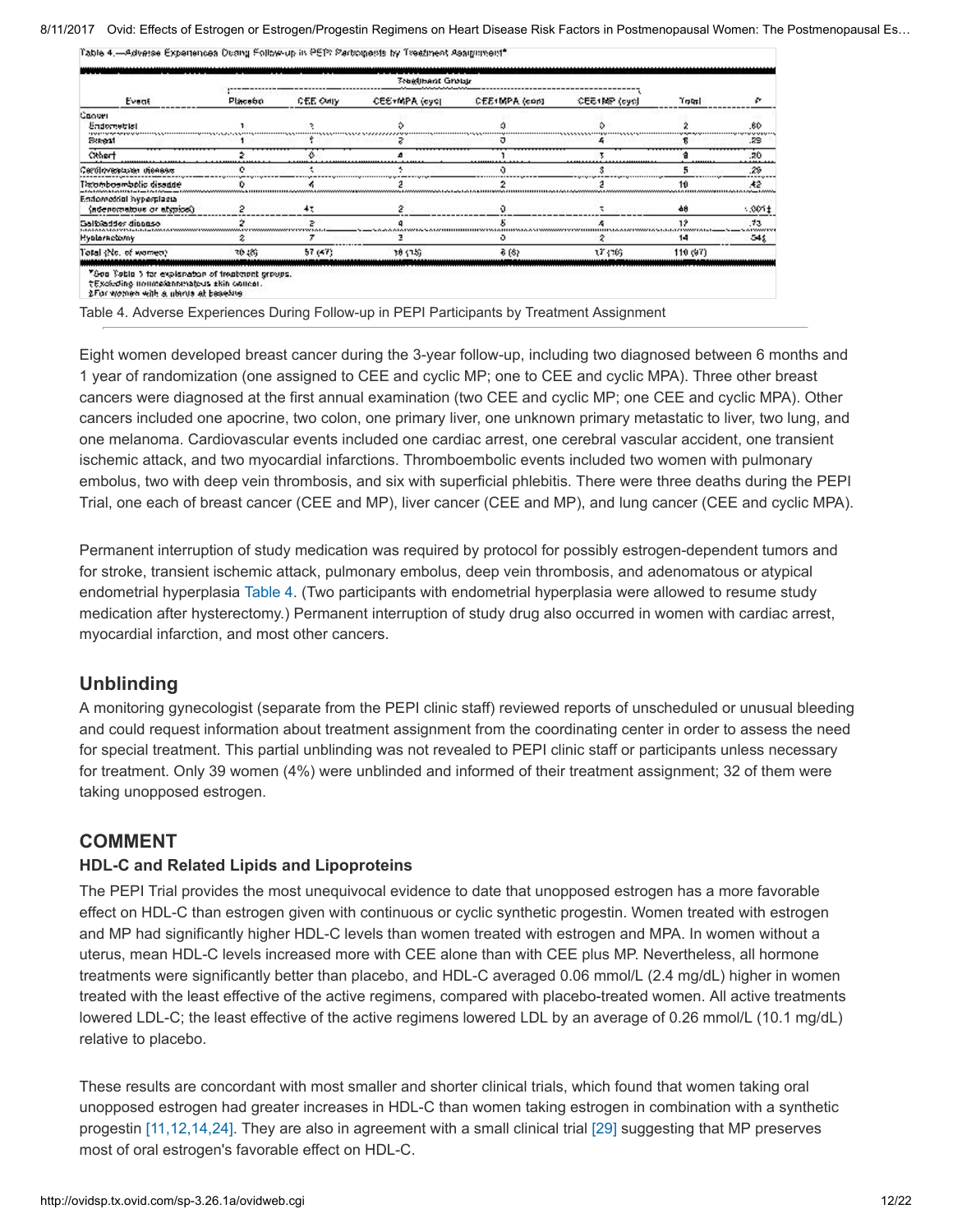In women, HDL-C is more closely related to cardiovascular disease than LDL-C [\[41\].](#page-18-10) Despite strong inverse associations between HDL-C levels and heart disease risk [\[15,16,17\]](#page-17-0), no clinical trials have been performed to show that increasing HDL-C reduces heart disease risk in women. In observational studies of men, an increase of 0.026 mmol/L (1 mg/dL) in HDL-C was associated with a 2% decrease in the risk of heart disease [\[42\]](#page-18-11). The effect appears to be greater in women: in observational studies, a 0.1- to 0.13-mmol/L (4- to 5-mg/dL) increment in HDL-C, as observed here with unopposed CEE or CEE with MP, was associated with a 20% to 25% decrease in the risk of coronary heart disease [\[15,16\]](#page-17-0). The consequences of the smaller increments observed when estrogen was given with either continuous or cyclic MPA (0.05-mmol/L vs 0.13-mmol/L (2- mg/dL vs 5-mg/dL) increase) are potentially large.

<span id="page-12-0"></span>The present data also confirm other studies showing that estrogen decreases LDL-C when taken with or without a progestin [\[8,11,12,13\].](#page-16-4) Unfortunately, there are few observational data and no clinical trial data to show that LDL-C is as important a heart disease risk factor in women as in men. Nevertheless, the average 0.41-mmol/L (15.9 mg/dL) decrease in LDL-C observed here is large and might be expected to reduce cardiovascular risk.

Contrary to most previous studies [\[14\],](#page-16-5) all groups of hormone-treated women had significantly increased triglyceride levels that did not differ between women assigned to estrogen alone or with a progestin. Estrogen increases triglyceride levels by increasing production, not by impaired clearance, and these changes may not be atherogenic [\[43,44\].](#page-18-12) Triglyceride levels remained less than 12.9 mmol/L (500 mg/dL) for all but 11 PEPI women, well below the level associated with pancreatitis [\[45\]](#page-19-0). However, women with baseline triglyceride levels greater than 12.9 mmol/L (500 mg/dL) were excluded, and these are the women who would be at greatest risk.

#### <span id="page-12-1"></span>Blood Pressure

Because noncontraceptive estrogens increase plasma renin substrate [\[46,47\]](#page-19-1), it is plausible that they would also increase blood pressure. Earlier studies variously reported increases, decreases, or no change in blood pressure in women treated with estrogen [\[48,49\]](#page-19-2). These trials typically gave a wide variety of treatment regimens for only a few months to relatively small numbers of women. Most did not use standardized methods for measuring blood pressure and obtained only a single measure of blood pressure at baseline. In the PEPI Trial, the baseline blood pressure was the average of four blood pressures measured at two separate visits by certified technicians who used standardized methods.

<span id="page-12-2"></span>In PEPI women, hormone replacement did not adversely affect blood pressure. The early decrease in blood pressure probably represents "white coat hypertension" or regression to the mean; the average overall increase in systolic blood pressure paralleled a modest concurrent increase in body weight in all treatment groups. These results are concordant with a recent prospective study of estrogen in hypertensive menopausal women, who also gained weight but did not increase their blood pressure [\[50\]](#page-19-3).

#### <span id="page-12-3"></span>Insulin and Glucose

In PEPI women, postchallenge insulin levels did not differ significantly by treatment assignment. At the same time, 2-hour glucose levels increased in all active treatment groups; compared with placebo, this increment was statistically significant only in women assigned to either of the two CEE plus MPA regimens (P<=.05). The discordance between insulin and glucose levels has been reported previously [\[23,51\].](#page-17-9)

<span id="page-12-5"></span><span id="page-12-4"></span>These PEPI findings contrast with results reported from a large cross-sectional study [\[23\]](#page-17-9) that found lower 2-hour insulin levels in postmenopausal women taking estrogen alone or with a progestin. As reviewed elsewhere [\[49,52\]](#page-19-4), some small clinical trials suggested that oral estrogen improved glucose tolerance; few of these studies considered insulin levels. A recent 1-year trial [\[24\]](#page-17-4) in 525 women who were treated with unopposed CEE or one of four other CEE plus MPA regimens reported a significant decrease in postchallenge insulin in all treatment groups similar to the changes observed in our study; that study had no placebo control group [\[24\]](#page-17-4). The unexplained decrease in 2 hour insulin levels during the PEPI trial would have led to erroneous conclusions had there been no placebo group.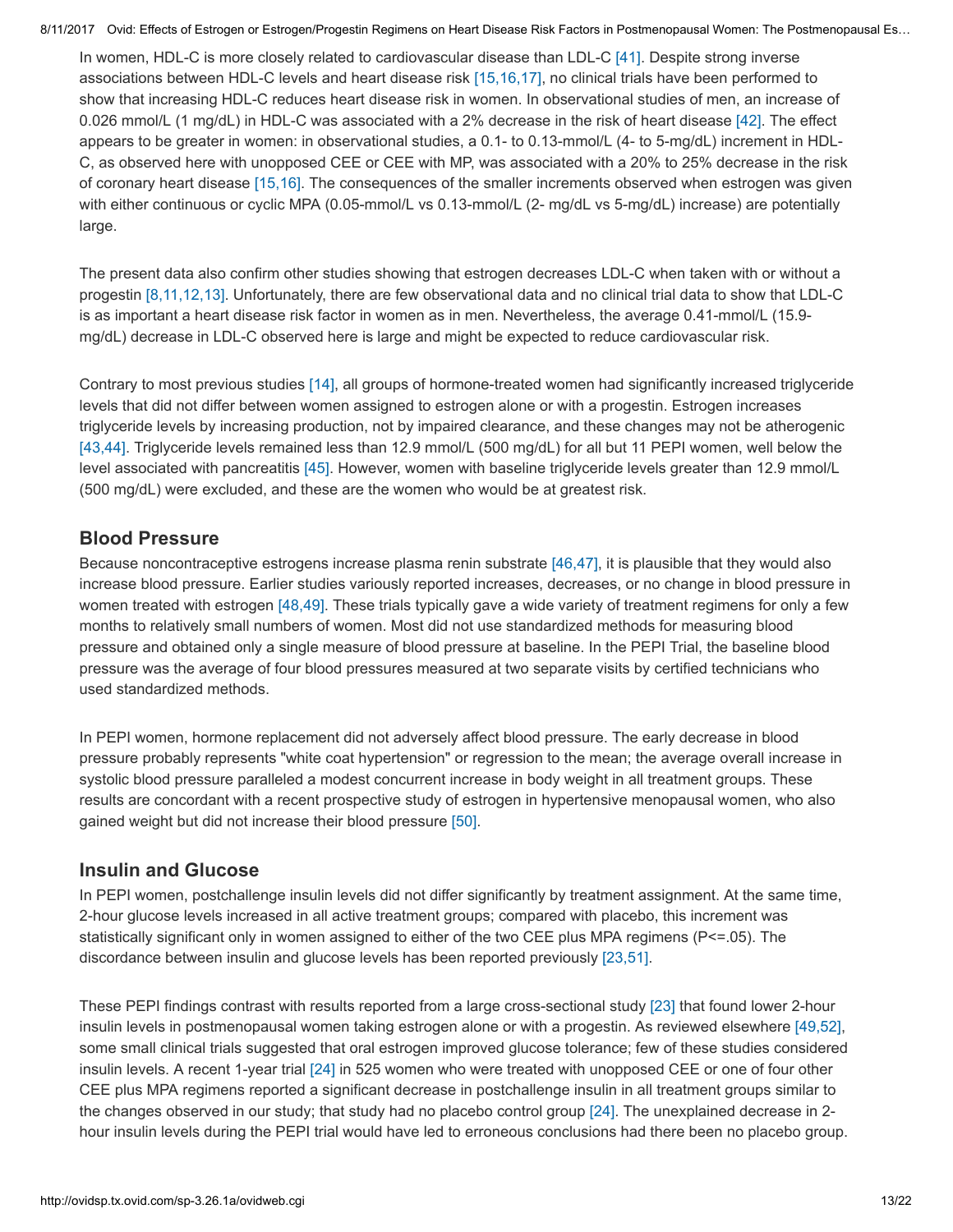The finding that hormones did not alter postchallenge insulin levels does not exclude the possibility that estrogen has a beneficial effect on carbohydrate metabolism. Fasting insulin may be a better marker for insulin resistance than postchallenge insulin [\[53\]](#page-19-5). Fasting insulin (and glucose) levels were slightly lower in women assigned to active treatment. Reduced fasting insulin [\[51\]](#page-19-6) or reduced insulin resistance [\[54\]](#page-19-7) has been reported in postmenopausal women treated with some oral estrogens, although less so when MPA is added [\[52,55\]](#page-19-8).

#### <span id="page-13-0"></span>Fibrinogen

In PEPI, fibrinogen levels increased in women assigned to placebo but remained fairly stable among women assigned to active treatment. The maximum pairwise difference (0.11 g/L) is similar to results obtained in some observational studies and several small clinical trials, in which fibrinogen levels were significantly lower in women taking estrogen alone or estrogen plus progestin than in untreated postmenopausal women [\[22,56\].](#page-17-3) A difference of this magnitude more than doubled the risk of heart disease in Framingham women [\[57\].](#page-19-9)

### <span id="page-13-1"></span>Possible Explanations for Absent Associations

At the beginning of PEPI, more was known about the effect of unopposed estrogen on HDL-C than about any other primary endpoint chosen for study. Consequently, sample size and power calculations were heavily dependent on expected differences in HDL-C in estrogen-treated women. For systolic blood pressure, the study protocol power calculations for a mean effect size with 80% power were 5 mm Hg, whereas the maximum observed effect size was 1.7 mm Hg. Although we cannot exclude a small effect, data Figure 2, left) do not suggest any consistent pattern.

When PEPI was planned, the effect size of hormone treatment projected to be associated with 2-hour insulin levels was 189 pmol/L. Post hoc calculations indicate that PEPI provided 80% statistical power to detect mean differences of 82 pmol/L. The largest mean difference observed was 39 pmol/L. Therefore, differences cannot be excluded, although the observed pattern Figure 3, left) shows no evidence of divergence in insulin levels with any of the active regimens. The downward drift in insulin levels is unexplained, but the concordance with assays repeated later suggests that the relative ranking for participant values remained essentially the same despite the downward drift.

The Bonferroni adjustment is a conservative control for the problem of multiple comparisons, but its use is unlikely to have obscured associations here. Conclusions were similar (significant for HDL-C and fibrinogen, and nonsignificant for blood pressure and insulin) before and after the Bonferroni adjustment. None of the primary endpoints met conventional levels of statistical significance (P<.05) before but not after adjusting for multiple comparisons.

Compliance in PEPI was assessed only by self-report and pill count. It seems unlikely that misclassification of adherence explains the absent associations, because the observed changes in HDL-C and fibrinogen were of the expected magnitude.

# **Generalizability**

Despite targeted recruitment efforts, there were too few minority women to test for ethnic differences in hormonal effects. There are no known differences in estrogen metabolism by ethnic status that suggest nonwhite women would be less (or more) responsive. Although the PEPI cohort was a more highly educated group than US women in general, participation after the first screening visit was unrelated to level of education. Although women with serious illnesses were excluded, healthy volunteer bias was minimized because 60% of women who attended the preliminary screening visit were randomized. The PEPI women resemble similarly aged women in the United States with regard to their gynecologic histories and the distribution of their values for primary PEPI endpoints and covariates. The largest difference between PEPI women and women in general is likely to be the 80% compliance observed in PEPI women compared with 15% to 50% compliance in clinic populations [\[58\].](#page-19-10)

# <span id="page-13-2"></span>Unmeasured Heart Disease Risk Factors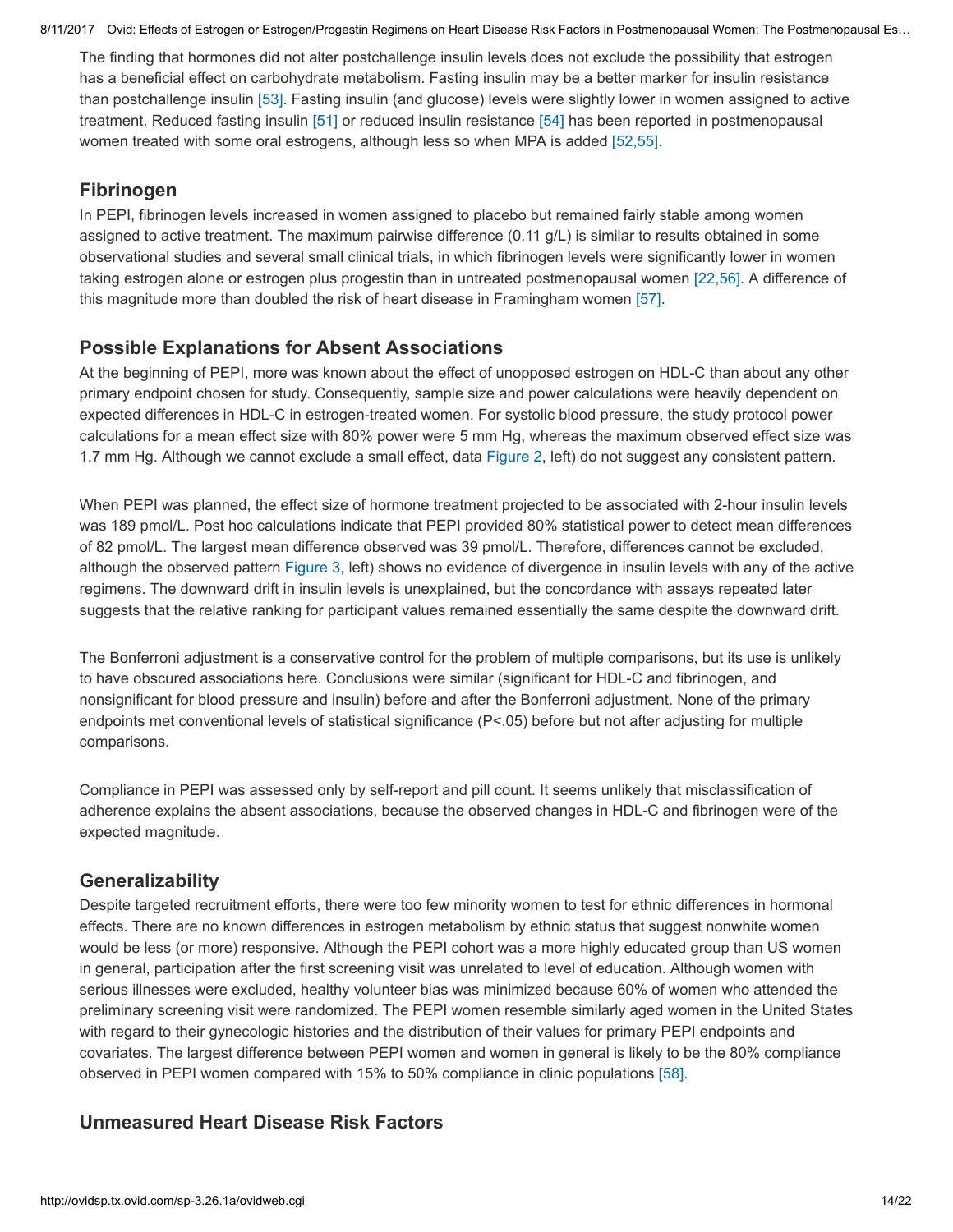For fiscal and design reasons, not all of the potentially interesting heart disease risk factors could be studied in PEPI. Estrogen has been credited with a long list of plausible protective mechanisms, some of which have been demonstrated under experimental conditions after the primary endpoints for PEPI had been chosen. For example, estrogen has been proposed or shown to be a calcium channel blocker, an antioxidant, a vasodilator, and a homocysteinemia reducer [\[7,8,9\]](#page-16-2). Recent studies offer considerable support for cardioprotection due in part to estrogen-augmented blood flow [\[10,59,60\]](#page-16-6), an observation compatible with greater benefit associated with current (as opposed to past) hormone use in observational studies [\[61\].](#page-20-0) If one or more of these attributes is a major mechanism for estrogen's protective effects, then the decision to use estrogen, or the choice of regimen, could be relatively independent of its effects on lipids, lipoproteins, and clotting factors. In the absence of proof of this hypothesis, it seems logical to recommend the hormone therapy that has the most favorable effect on HDL-C, particularly when heart disease prevention figures prominently in the rationale for treatment.

#### <span id="page-14-1"></span>Recommendations

Heart disease is the most common cause of death in women in nearly all industrialized countries. If estrogenmediated cardiovascular protection is of the magnitude seen in many observational studies, a 50% reduction in cardiac deaths would be expected to overwhelm the possible risk of endometrial or breast cancer and the possible benefit of fewer osteoporotic fractures in postmenopausal women [\[3\].](#page-16-7)

In a treatment prevention program, most individuals receive no benefit [\[62\]](#page-20-1). Therefore, cancer risks, however small, cannot be ignored. Active treatment was not associated with an excess risk of breast cancer in PEPI women, all of whom were required to have a negative mammogram at baseline. However, a 3-year trial is too short and the numbers of women in the PEPI trial too small to exclude an excess risk with longer use.

<span id="page-14-2"></span>In the overall context of risk and benefit, PEPI trial data uniquely document the utility of regular endometrial biopsy for the detection of reversible hyperplasia and the unacceptability of unopposed estrogen for women with a uterus who are not under annual endometrial surveillance. Adenomatous or atypical endometrial hyperplasia, potentially precancerous lesions, developed in one third of women with an intact uterus who were assigned to unopposed estrogen. This rate was higher than predicted, but no previous study of this duration with annual endometrial biopsies has been reported. When detected early, estrogen-induced hyperplasia is reversible, and the two early cancers (one cancer in situ, and one stage I in a placebo-treated woman) observed in PEPI women were treated successfully by hysterectomy.

The prevention of osteoporotic fracture is the major accepted indication for long-term estrogen therapy today [\[3\].](#page-16-7) It is not known whether different hormone regimens differ significantly with regard to the prevention of osteoporotic fracture. However, even if one hormone regimen should prove much more effective than others against osteoporosis, it will be important to consider also the expected effect of that treatment on heart disease prevention because heart disease is more common than osteoporotic fractures in older women [\[3\].](#page-16-7)

Large clinical trials are currently under way in the United States to determine whether (and how much) hormone therapy will reduce the risk of heart disease in healthy women (Women's Health Initiative) or the risk of new cardiovascular events in women who already have heart disease (Hormone Estrogen/Progestin Replacement Study), but neither of these studies is expected to provide results for at least 5 years. Until data are available, it seems logical that the optimal treatment for the prevention of heart disease is the safest regimen with the most favorable effects on heart disease risk factors.

### <span id="page-14-0"></span>CONCLUSIONS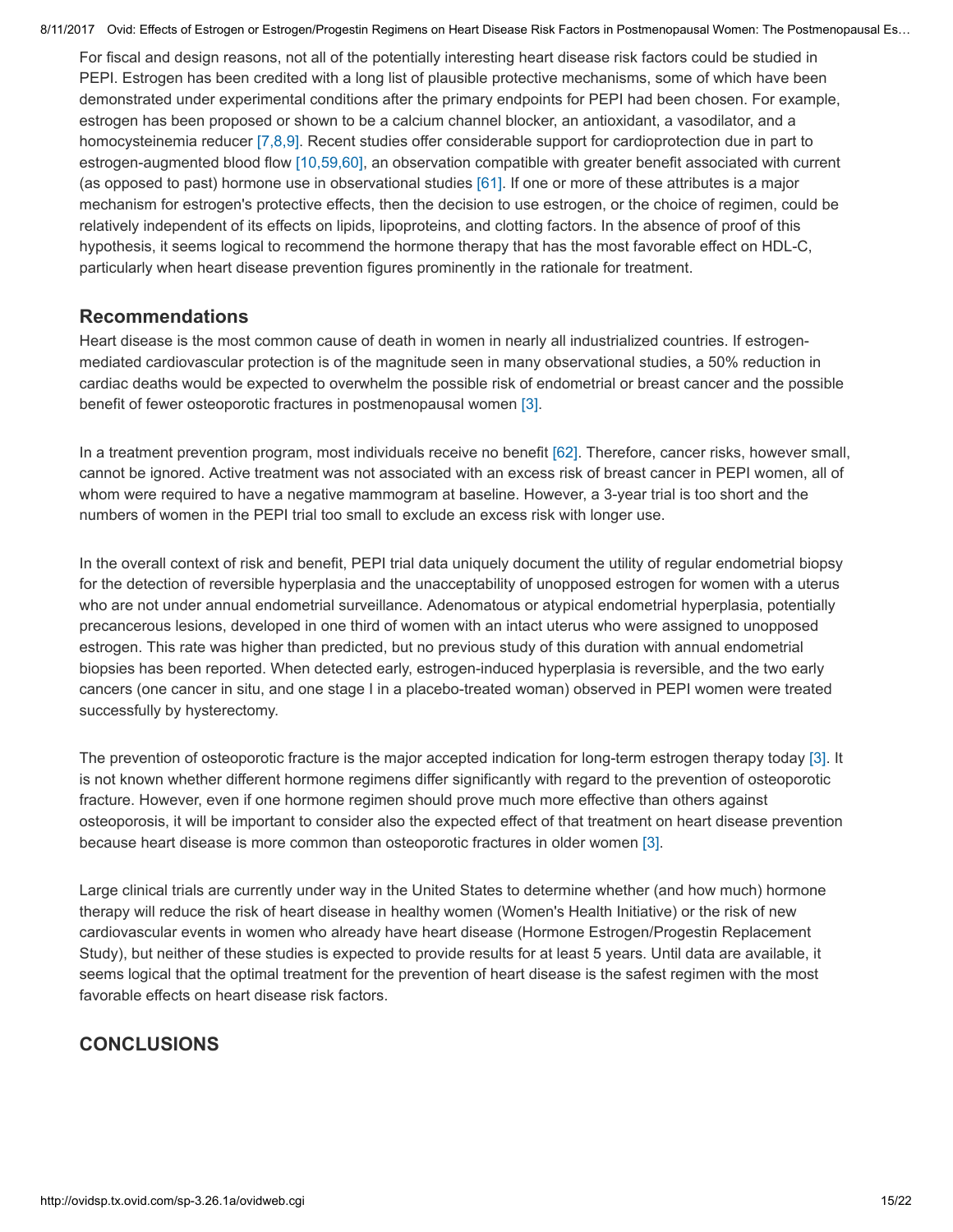The PEPI study confirms that oral estrogen taken alone or with MPA or MP is associated with improved lipoprotein and lower fibrinogen levels compared with placebo and shows that the magnitude of these differences is likely to be clinically significant. PEPI also demonstrates that there are significant losses with regard to HDL-C, the most important readily measured determinant of cardioprotection in women, when MPA is added to estrogen therapy. However, the 10% per year rate of adenomatous or atypical endometrial hyperplasia observed in women assigned to unopposed estrogen makes combination hormone therapy prudent, if not mandatory, for women with a uterus. For these women, estrogen plus MP appears to spare the endometrium and to preserve the bulk of estrogen's favorable effects on risk factors including HDL-C.

### THE PEPI TRIAL GROUP

Clinical Centers: George Washington University, Washington, DC: Valery T. Miller, MD (principal investigator and writing group) (previously, John LaRosa, MD, writing group); Vanessa Barnabei, MD, PhD, Craig Kessler, MD (coinvestigators); Ginny Levin, Ann Smith-Roth, Margaret Griffin, RN, PA, Diane B. Stoy, RN, BS, PhD. The Johns Hopkins University, Baltimore, Md: Trudy Bush, PhD (principal investigator and writing group); Howard Zacur, MD, PhD; David Foster, MD (coinvestigators); Jean Anderson, MD, Alice McKenzie, MS, Susan Miller, ScD. Stanford (Calif) University: Peter D. Wood, DSc (principal investigator and writing group); Marcia L. Stefanick, PhD (writing group), Robert Marcus, MD (coinvestigators); Allison Akana, PA, W. LeRoy Heinrichs, MD, Charlene Kirchner, RD, Katherine O'Hanlan, MD, Melissa Ruyle, Mary Sheehan, MS. The University of California, Los Angeles: Howard L. Judd, MD (principal investigator and writing group); Gail Greendale, MD (coinvestigator and writing group); Richard Bayalos, MD, Kathy Lozano, RNP, Kathy Kawakami, RN. The University of California, San Diego: Elizabeth Barrett-Connor, MD (principal investigator and writing group); Robert Langer, MD (coinvestigator and writing group); Donna Kritz-Silverstein, PhD, Mary Lou Carrion-Petersen, RN, Carmela Cavero, MS, CNM. The University of Iowa, Ames: Helmut G. Schrott, MD (principal investigator and writing group); Susan R. Johnson, MD (coinvestigator); Deborah A. Feddersen, RN, Denise L. Krutzfeldt, Jo Ann Benda, MD. The University of Texas Health Science Center, San Antonio: Carl Pauerstein, MD (principal investigator); Jose Trabal, MD (coinvestigator and writing group); Robert Schenken, MD, Michael P. Stern, MD, Mercedes Rodriguez-Sifuentes, RN, Carann Easton, RN. Coordinating Center: The Bowman Gray School of Medicine: H. Bradley Wells, PhD (principal investigator and writing group); Mark Espeland, PhD (writing group), George Howard, DrPh, Robert Byington, PhD, Claudine Legault, PhD, Sally Shumaker, PhD (coinvestigators); Patricia Hogan, MS (writing group), Don Hire, BS, Carol Wasilauskas, MS, Margaret James, MS, Kathy Lane, BS, Tim Terrell, MS, Stephanie Reece, BS, June Pierce, AB (writing group), Mary Snow, Susan Anthony, BS. Participating Institutes of the National Institutes of Health: National Heart, Lung, and Blood Institute: Irma L. Mebane-Sims, PhD (program administrator and writing group); Paula Einhorn, MD, Sally Hunsberger, PhD, Myron Waclawiw, PhD (previously, Ken Lippel, PhD, Diane Lucas, PhD, Joel Verter, PhD, Sherry Jackson, MD). National Institute of Child Health and Human Development: Joseph Kelaghan, MD (liaison) (previously, Jeffrey Perlman, MD, Pam Wolf, PhD). National Institute of Arthritis and Musculoskeletal and Skin Diseases: Joan McGowan, PhD (liaison) (previously, Stephen Gordon, PhD, Stephen Heyse, MD). National Institute of Diabetes and Digestive and Kidney Diseases: Judith Fradkin, MD (liaison). National Institute on Aging: Sherry Sherman, PhD (liaison) (previously, Lot Page, MD, Ann Sorenson, PhD). Data and Safety Monitoring Board: Barbara Hulka, MD (chair); Baruch Brody, PhD, Ronald Burkman, MD, Robert Heaney, MD, Ronald Krauss, MD, Harold Roberts, MD, Janet Wittes, PhD (members)(previously, Lawrence Riggs, MD). Central Facilities: Drug Distribution Center, Public Health Services, Health Resources and Services Administration, Supply Service Center, Perry Point, Md: Cpt Richard Moss. Lipid Laboratory, Seattle, Wash: Northwest Lipid Research Center, John Albers, PhD, Santica Marcovina, PhD. Glucose/Insulin Laboratory, Indianapolis, Ind: Wishard Memorial Hospital, S. Edwin Fineberg, PhD. Hemostasis Laboratory, Burlington, Vt: University of Vermont, Russell P. Tracy, PhD. Pathology Laboratory, Bethesda, Md: National Cancer Institute, Maria Merino, MD. Pathology Arbiter, Boston, Mass: Massachusetts General Hospital, Robert Scully, MD (previously, Virginia Livolsi, MD). Laboratory Consultant: The Jewish Hospital of St Louis, Gerald Kessler, PhD.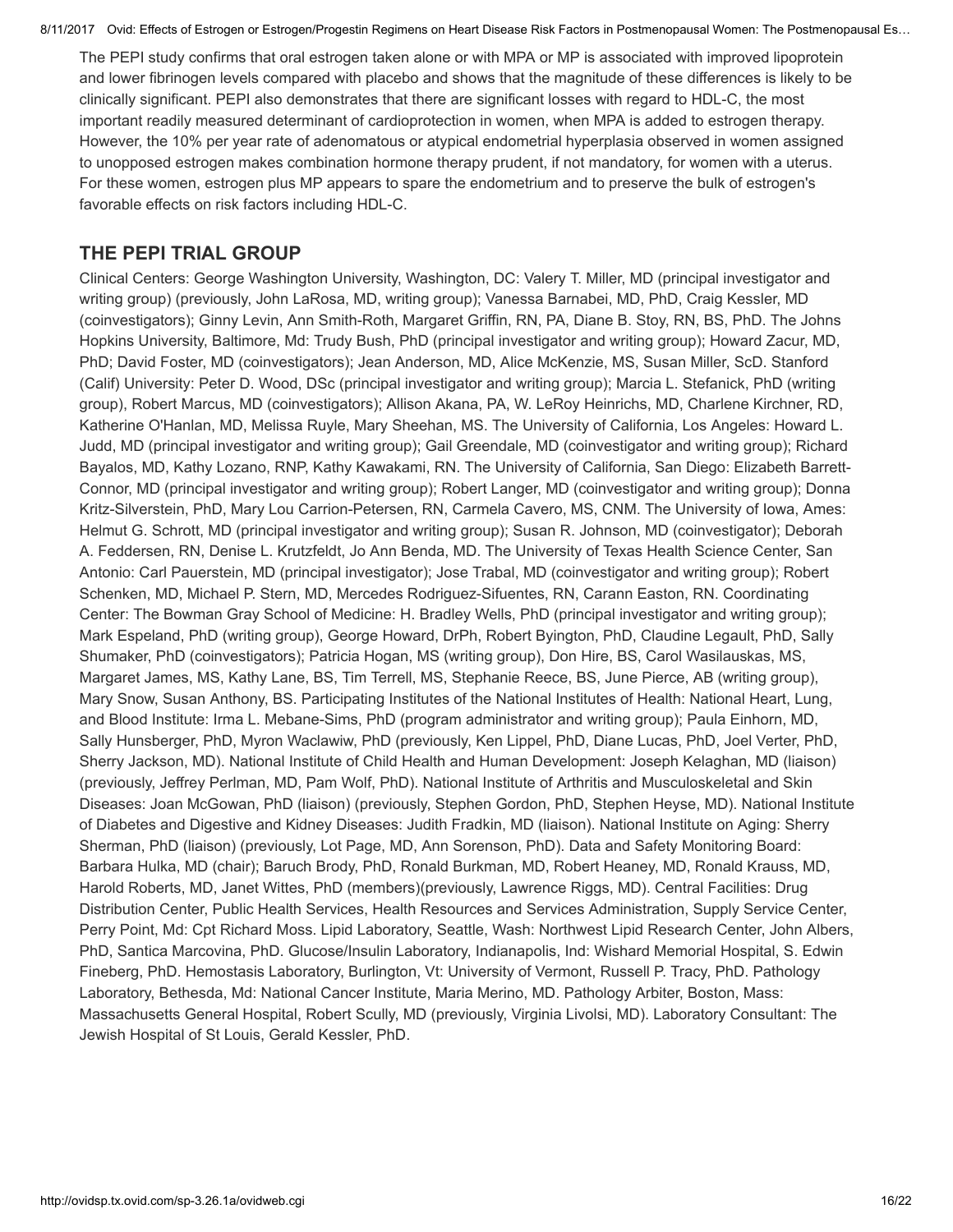The Postmenopausal Estrogen/Progestin Interventions Trial was supported by cooperative agreement research grants (U01-HL40154, U01-HL40185, U01-HL40195, U01-HL40205, U01-HL40207, U01-HL40231, U01-HL40232, and U01-HL40273) from the National Heart, Lung, and Blood Institute; the National Institute of Child Health and Human Development; the National Institute of Arthritis and Musculoskeletal and Skin Diseases; the National Institute of Diabetes and Digestive and Kidney Diseases; and the National Institute on Aging.

#### **REFERENCES**

<span id="page-16-0"></span>1. Bush TL. Noncontraceptive estrogen use and risk of cardiovascular disease: an overview and critique of the literature. In: Korenman SG, ed. The Menopause: Biological and Clinical Consequences of Ovarian Failure; Evolution and Management. Norwell, Mass: Serono Symposia; 1990:211-224. [\[Context](#page-1-0) Link]

2. Stampfer MJ, Colditz GA. Estrogen replacement and coronary heart disease: a quantitative assessment of the epidemiologic evidence. Prev Med. 1991;20:47-63. [Bibliographic](http://ovidsp.tx.ovid.com/sp-3.26.1a/ovidweb.cgi?Link+Set+Ref=00005407-199501180-00022|00006645_1991_20_47_stampfer_epidemiologic_%7c00005407-199501180-00022%23xpointer%28id%28R2-22%29%29%7c60%7c%7covftdb%7c&P=116&S=MLCHFPKBCFDDCHOJNCGKICJCAKLCAA00&WebLinkReturn=Full+Text%3dL%7cS.sh.27.28%7c0%7c00005407-199501180-00022) Links [\[Context](#page-1-0) Link]

<span id="page-16-7"></span>3. Grady D, Rubin SM, Petitti DB, et al. Hormone therapy to prevent disease and prolong life in postmenopausal women. Ann Intern Med. 1992;117:1016-1037. [Bibliographic](http://ovidsp.tx.ovid.com/sp-3.26.1a/ovidweb.cgi?Link+Set+Ref=00005407-199501180-00022|00000605_1992_117_1016_grady_postmenopausal_%7c00005407-199501180-00022%23xpointer%28id%28R3-22%29%29%7c60%7c%7covftdb%7c&P=117&S=MLCHFPKBCFDDCHOJNCGKICJCAKLCAA00&WebLinkReturn=Full+Text%3dL%7cS.sh.27.28%7c0%7c00005407-199501180-00022) Links [\[Context](#page-1-0) Link]

<span id="page-16-1"></span>4. Hunt K, Vessey M, McPherson K, Coleman M. Long-term surveillance of mortality and cancer incidence in women receiving hormone replacement therapy. Br J Obstet Gynaecol. 1987;94:620-635. [Bibliographic](http://ovidsp.tx.ovid.com/sp-3.26.1a/ovidweb.cgi?Link+Set+Ref=00005407-199501180-00022|00002382_1987_94_620_hunt_surveillance_%7c00005407-199501180-00022%23xpointer%28id%28R4-22%29%29%7c60%7c%7covftdb%7c&P=118&S=MLCHFPKBCFDDCHOJNCGKICJCAKLCAA00&WebLinkReturn=Full+Text%3dL%7cS.sh.27.28%7c0%7c00005407-199501180-00022) Links [\[Context](#page-1-0) Link]

5. Falkeborn M, Persson I, Adami HO, et al. The risk of acute myocardial infarction after oestrogen and oestrogenprogestogen replacement. Br J Obstet Gynaecol. 1992;99:821-828. [Bibliographic](http://ovidsp.tx.ovid.com/sp-3.26.1a/ovidweb.cgi?Link+Set+Ref=00005407-199501180-00022|00002382_1992_99_821_falkeborn_progestogen_%7c00005407-199501180-00022%23xpointer%28id%28R5-22%29%29%7c60%7c%7covftdb%7c&P=119&S=MLCHFPKBCFDDCHOJNCGKICJCAKLCAA00&WebLinkReturn=Full+Text%3dL%7cS.sh.27.28%7c0%7c00005407-199501180-00022) Links [\[Context](#page-1-0) Link]

6. Psaty BM, Heckbert SR, Atkins D, et al. The risk of myocardial infarction associated with the combined use of estrogens and progestins in postmenopausal women. Arch Intern Med. 1994;154:1333-1339. [Bibliographic](http://ovidsp.tx.ovid.com/sp-3.26.1a/ovidweb.cgi?Link+Set+Ref=00005407-199501180-00022|00000779_1994_154_1333_psaty_postmenopausal_%7c00005407-199501180-00022%23xpointer%28id%28R6-22%29%29%7c60%7c%7covftdb%7c&P=120&S=MLCHFPKBCFDDCHOJNCGKICJCAKLCAA00&WebLinkReturn=Full+Text%3dL%7cS.sh.27.28%7c0%7c00005407-199501180-00022) Links [\[Context](#page-1-0) Link]

<span id="page-16-2"></span>7. Barrett-Connor E, Bush TL. Estrogen and coronary heart disease in women. JAMA. 1991;265:1861-1867. [Bibliographic](http://ovidsp.tx.ovid.com/sp-3.26.1a/ovidweb.cgi?Link+Set+Ref=00005407-199501180-00022|00005407_1991_265_1861_barrett_estrogen_%7c00005407-199501180-00022%23xpointer%28id%28R7-22%29%29%7c60%7c%7covftdb%7c&P=121&S=MLCHFPKBCFDDCHOJNCGKICJCAKLCAA00&WebLinkReturn=Full+Text%3dL%7cS.sh.27.28%7c0%7c00005407-199501180-00022) Links | [\[Context](#page-1-1) Link]

<span id="page-16-4"></span>8. Tikkanen MJ. Mechanisms of cardiovascular protection by post menopausal hormone replacement therapy. Cardiovasc Risk Factors. 1993;3:138-143. [\[Context](#page-1-1) Link]

9. Riedel M, Rafflenbeul W, Lichtlen P. Ovarian sex steroids and atherosclerosis. Clin Invest. 1993;71:406-412. [Bibliographic](http://ovidsp.tx.ovid.com/sp-3.26.1a/ovidweb.cgi?Link+Set+Ref=00005407-199501180-00022|00008344_1993_71_406_riedel_atherosclerosis_%7c00005407-199501180-00022%23xpointer%28id%28R9-22%29%29%7c60%7c%7covftdb%7c&P=123&S=MLCHFPKBCFDDCHOJNCGKICJCAKLCAA00&WebLinkReturn=Full+Text%3dL%7cS.sh.27.28%7c0%7c00005407-199501180-00022) Links | [\[Context](#page-1-1) Link]

<span id="page-16-6"></span>10. Gangar KF, Reid BA, Crook D, Hillard TC, Whitehead MI. Oestrogens and atherosclerotic vascular disease: local vascular factors. Baillieres Clin Endocrinol Metab. 1993;7:47-59. [Bibliographic](http://ovidsp.tx.ovid.com/sp-3.26.1a/ovidweb.cgi?Link+Set+Ref=00005407-199501180-00022|00000942_1993_7_47_gangar_atherosclerotic_%7c00005407-199501180-00022%23xpointer%28id%28R10-22%29%29%7c60%7c%7covftdb%7c&P=124&S=MLCHFPKBCFDDCHOJNCGKICJCAKLCAA00&WebLinkReturn=Full+Text%3dL%7cS.sh.27.28%7c0%7c00005407-199501180-00022) Links [\[Context](#page-1-1) Link]

<span id="page-16-3"></span>11. Miller VT. Dyslipoproteinemia in women: special considerations. Endocrinol Metab Clin North Am. 1990;19:381- 398. [Bibliographic](http://ovidsp.tx.ovid.com/sp-3.26.1a/ovidweb.cgi?Link+Set+Ref=00005407-199501180-00022|00003631_1990_19_381_miller_dyslipoproteinemia_%7c00005407-199501180-00022%23xpointer%28id%28R11-22%29%29%7c60%7c%7covftdb%7c&P=125&S=MLCHFPKBCFDDCHOJNCGKICJCAKLCAA00&WebLinkReturn=Full+Text%3dL%7cS.sh.27.28%7c0%7c00005407-199501180-00022) Links [\[Context](#page-1-1) Link]

12. Walsh BW, Schiff I, Rosner B, Greenberg L, Ravnikar V, Sacks FM. Effects of postmenopausal estrogen replacement on the concentrations and metabolism of plasma lipoproteins. N Engl J Med. 1991;325:1196-1204. Buy [Now](http://ovidsp.tx.ovid.com/sp-3.26.1a/ovidweb.cgi?Link+Set+Ref=00005407-199501180-00022|00006024_1991_325_1196_walsh_postmenopausal_%7c00005407-199501180-00022%23xpointer%28id%28R12-22%29%29%7c25%7c%7covftdb%7c00006024-199110240-00002&P=126&S=MLCHFPKBCFDDCHOJNCGKICJCAKLCAA00&WebLinkReturn=Full+Text%3dL%7cS.sh.27.28%7c0%7c00005407-199501180-00022) | [Bibliographic](http://ovidsp.tx.ovid.com/sp-3.26.1a/ovidweb.cgi?Link+Set+Ref=00005407-199501180-00022|00006024_1991_325_1196_walsh_postmenopausal_%7c00005407-199501180-00022%23xpointer%28id%28R12-22%29%29%7c60%7c%7covftdb%7c00006024-199110240-00002&P=126&S=MLCHFPKBCFDDCHOJNCGKICJCAKLCAA00&WebLinkReturn=Full+Text%3dL%7cS.sh.27.28%7c0%7c00005407-199501180-00022) Links | [\[Context](#page-1-1) Link]

<span id="page-16-5"></span>13. Lobo RA. Effects of hormonal replacement on lipids and lipoproteins in postmenopausal women. J Clin Endocrinol Metab. 1991;73:925-930. [Bibliographic](http://ovidsp.tx.ovid.com/sp-3.26.1a/ovidweb.cgi?Link+Set+Ref=00005407-199501180-00022|00004678_1991_73_925_lobo_postmenopausal_%7c00005407-199501180-00022%23xpointer%28id%28R13-22%29%29%7c60%7c%7covftdb%7c&P=127&S=MLCHFPKBCFDDCHOJNCGKICJCAKLCAA00&WebLinkReturn=Full+Text%3dL%7cS.sh.27.28%7c0%7c00005407-199501180-00022) Links | [\[Context](#page-1-1) Link]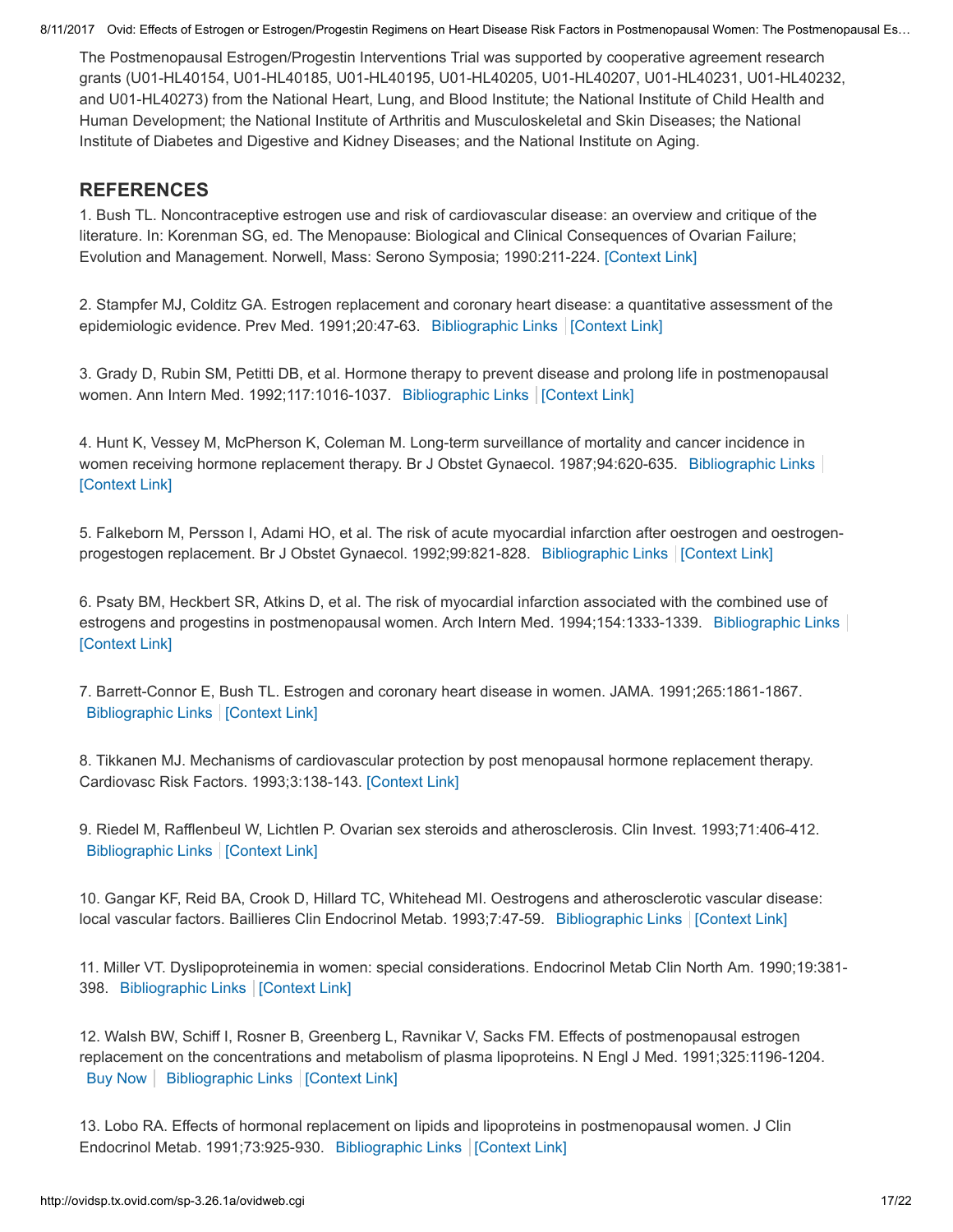14. Rijpkema AH, van der Sanden AA, Ruijis AH. Effects of post-menopausal oestrogen-progestogen replacement therapy on serum lipids and lipoproteins: a review. Maturitas. 1990;12:259-285. [\[Context](#page-1-1) Link]

<span id="page-17-0"></span>15. Goldbourt U, Medalie JH. High density lipoprotein cholesterol and incidence of coronary heart disease: the Israeli Ischemic Heart Disease Study. Am J Epidemiol. 1979;109:296-308. [Bibliographic](http://ovidsp.tx.ovid.com/sp-3.26.1a/ovidweb.cgi?Link+Set+Ref=00005407-199501180-00022|00000429_1979_109_296_goldbourt_lipoprotein_%7c00005407-199501180-00022%23xpointer%28id%28R15-22%29%29%7c60%7c%7covftdb%7c&P=129&S=MLCHFPKBCFDDCHOJNCGKICJCAKLCAA00&WebLinkReturn=Full+Text%3dL%7cS.sh.27.28%7c0%7c00005407-199501180-00022) Links [\[Context](#page-1-1) Link]

16. Castelli WP. Cardiovascular disease in women. Am J Obstet Gynecol. [1988;158:1553-1560.](http://ovidsp.tx.ovid.com/sp-3.26.1a/ovidweb.cgi?Link+Set+Ref=00005407-199501180-00022|00000447_1988_158_1553_castelli_cardiovascular_%7c00005407-199501180-00022%23xpointer%28id%28R16-22%29%29%7c60%7c%7covftdb%7c&P=130&S=MLCHFPKBCFDDCHOJNCGKICJCAKLCAA00&WebLinkReturn=Full+Text%3dL%7cS.sh.27.28%7c0%7c00005407-199501180-00022) Bibliographic Links [\[Context](#page-1-1) Link]

17. Bass KM, Newschaffer CJ, Klag MJ, Bush TL. Plasma lipoprotein levels as predictors of cardiovascular death in women. Arch Intern Med. 1993;153:2209-2216. [\[Context](#page-1-1) Link]

<span id="page-17-1"></span>18. Bush TL, Barrett-Connor E, Cowan LD, et al. Cardiovascular mortality and noncontraceptive use of estrogen in women: results from the Lipid Research Clinics Program Follow-Up Study. Circulation. [1987;75:1102-1109.](http://ovidsp.tx.ovid.com/sp-3.26.1a/ovidweb.cgi?Link+Set+Ref=00005407-199501180-00022|00003017_1987_75_1102_bush_noncontraceptive_%7c00005407-199501180-00022%23xpointer%28id%28R18-22%29%29%7c10%7c%7covftdb%7c00003017-198706000-00003&P=132&S=MLCHFPKBCFDDCHOJNCGKICJCAKLCAA00&WebLinkReturn=Full+Text%3dL%7cS.sh.27.28%7c0%7c00005407-199501180-00022) Ovid Full Text | [Bibliographic](http://ovidsp.tx.ovid.com/sp-3.26.1a/ovidweb.cgi?Link+Set+Ref=00005407-199501180-00022|00003017_1987_75_1102_bush_noncontraceptive_%7c00005407-199501180-00022%23xpointer%28id%28R18-22%29%29%7c60%7c%7covftdb%7c00003017-198706000-00003&P=132&S=MLCHFPKBCFDDCHOJNCGKICJCAKLCAA00&WebLinkReturn=Full+Text%3dL%7cS.sh.27.28%7c0%7c00005407-199501180-00022) Links | [\[Context](#page-1-1) Link]

19. Gruchow HW, Anderson AJ, Barboriak JJ, Sobocinski VA. Postmenopausal use of estrogen and occlusion of coronary arteries. Am Heart J. 1988;115:954-963. [Bibliographic](http://ovidsp.tx.ovid.com/sp-3.26.1a/ovidweb.cgi?Link+Set+Ref=00005407-199501180-00022|00000406_1988_115_954_gruchow_postmenopausal_%7c00005407-199501180-00022%23xpointer%28id%28R19-22%29%29%7c60%7c%7covftdb%7c&P=133&S=MLCHFPKBCFDDCHOJNCGKICJCAKLCAA00&WebLinkReturn=Full+Text%3dL%7cS.sh.27.28%7c0%7c00005407-199501180-00022) Links | [\[Context](#page-1-1) Link]

<span id="page-17-2"></span>20. Tikkanen MJ, Kuusi T, Nikkila EA, Sipinen S. Post-menopausal hormone replacement therapy: effects of progestogens on serum lipids and lipoproteins: a review. Maturitas. 1986;8:7-17. [\[Context](#page-1-2) Link]

21. Newnham HH. Oestrogens and atherosclerotic vascular disease: lipid factors. Baillieres Clin Endocrinol Metab. 1993;7:61-93. [Bibliographic](http://ovidsp.tx.ovid.com/sp-3.26.1a/ovidweb.cgi?Link+Set+Ref=00005407-199501180-00022|00000942_1993_7_61_newnham_atherosclerotic_%7c00005407-199501180-00022%23xpointer%28id%28R21-22%29%29%7c60%7c%7covftdb%7c&P=135&S=MLCHFPKBCFDDCHOJNCGKICJCAKLCAA00&WebLinkReturn=Full+Text%3dL%7cS.sh.27.28%7c0%7c00005407-199501180-00022) Links | [\[Context](#page-1-2) Link]

<span id="page-17-3"></span>22. Nabulsi AA, Folsom AR, White A, et al. Association of hormone-replacement therapy with various cardiovascular risk factors in postmenopausal women. N Engl J Med. 1993;328:1069-1075. Buy [Now](http://ovidsp.tx.ovid.com/sp-3.26.1a/ovidweb.cgi?Link+Set+Ref=00005407-199501180-00022|00006024_1993_328_1069_nabulsi_cardiovascular_%7c00005407-199501180-00022%23xpointer%28id%28R22-22%29%29%7c25%7c%7covftdb%7c00006024-199304150-00001&P=136&S=MLCHFPKBCFDDCHOJNCGKICJCAKLCAA00&WebLinkReturn=Full+Text%3dL%7cS.sh.27.28%7c0%7c00005407-199501180-00022) [Bibliographic](http://ovidsp.tx.ovid.com/sp-3.26.1a/ovidweb.cgi?Link+Set+Ref=00005407-199501180-00022|00006024_1993_328_1069_nabulsi_cardiovascular_%7c00005407-199501180-00022%23xpointer%28id%28R22-22%29%29%7c60%7c%7covftdb%7c00006024-199304150-00001&P=136&S=MLCHFPKBCFDDCHOJNCGKICJCAKLCAA00&WebLinkReturn=Full+Text%3dL%7cS.sh.27.28%7c0%7c00005407-199501180-00022) Links | [\[Context](#page-1-2) Link]

<span id="page-17-9"></span>23. Barrett-Connor E, Laakso M. Ischemic heart disease risk in postmenopausal women: effects of estrogen use on glucose and insulin levels. Arteriosclerosis. 1990;10:531-534. [\[Context](#page-1-2) Link]

<span id="page-17-4"></span>24. Lobo RA, Pickar JH, Wild RA, Walsh B, Hirvonen E. Metabolic impact of adding medroxyprogesterone acetate to conjugated estrogen therapy in postmenopausal women. Obstet Gynecol. 1994;84:987-995. [\[Context](#page-1-2) Link]

<span id="page-17-5"></span>25. The PEPI Investigators. The Postmenopausal Estrogen/Progestins Interventions Trial: rationale, design, and conduct. Control Clin Trials. In press. [\[Context](#page-2-1) Link]

<span id="page-17-8"></span>26. The PEPI Investigators. Baseline characteristics of women in the Postmenopausal Estrogen/Progestins Interventions Trial. Control Clin Trials. In press. [\[Context](#page-2-1) Link]

<span id="page-17-7"></span>27. The PEPI Investigators. The recruitment of healthy postmenopausal women for a multicenter trial: the Postmenopausal Estrogen/Progestins Interventions (PEPI) experience. Control Clin Trials. In press. [\[Context](#page-2-1) Link]

28. The PEPI Investigators. The Postmenopausal Estrogen/Progestins Interventions Trial: physical and laboratory measurements. Control Clin Trials. In press. [\[Context](#page-2-1) Link]

<span id="page-17-6"></span>29. Moorjani S, Dupont A, Labrie F, et al. Changes in plasma lipoprotein and apolipoprotein composition in relation to oral versus percutaneous administration of estrogen alone or in cyclic association with utrogestan in menopausal women. J Clin Endocrinol Metab. 1991;73:373-379. [Bibliographic](http://ovidsp.tx.ovid.com/sp-3.26.1a/ovidweb.cgi?Link+Set+Ref=00005407-199501180-00022|00004678_1991_73_373_moorjani_apolipoprotein_%7c00005407-199501180-00022%23xpointer%28id%28R29-22%29%29%7c60%7c%7covftdb%7c&P=143&S=MLCHFPKBCFDDCHOJNCGKICJCAKLCAA00&WebLinkReturn=Full+Text%3dL%7cS.sh.27.28%7c0%7c00005407-199501180-00022) Links [\[Context](#page-2-1) Link]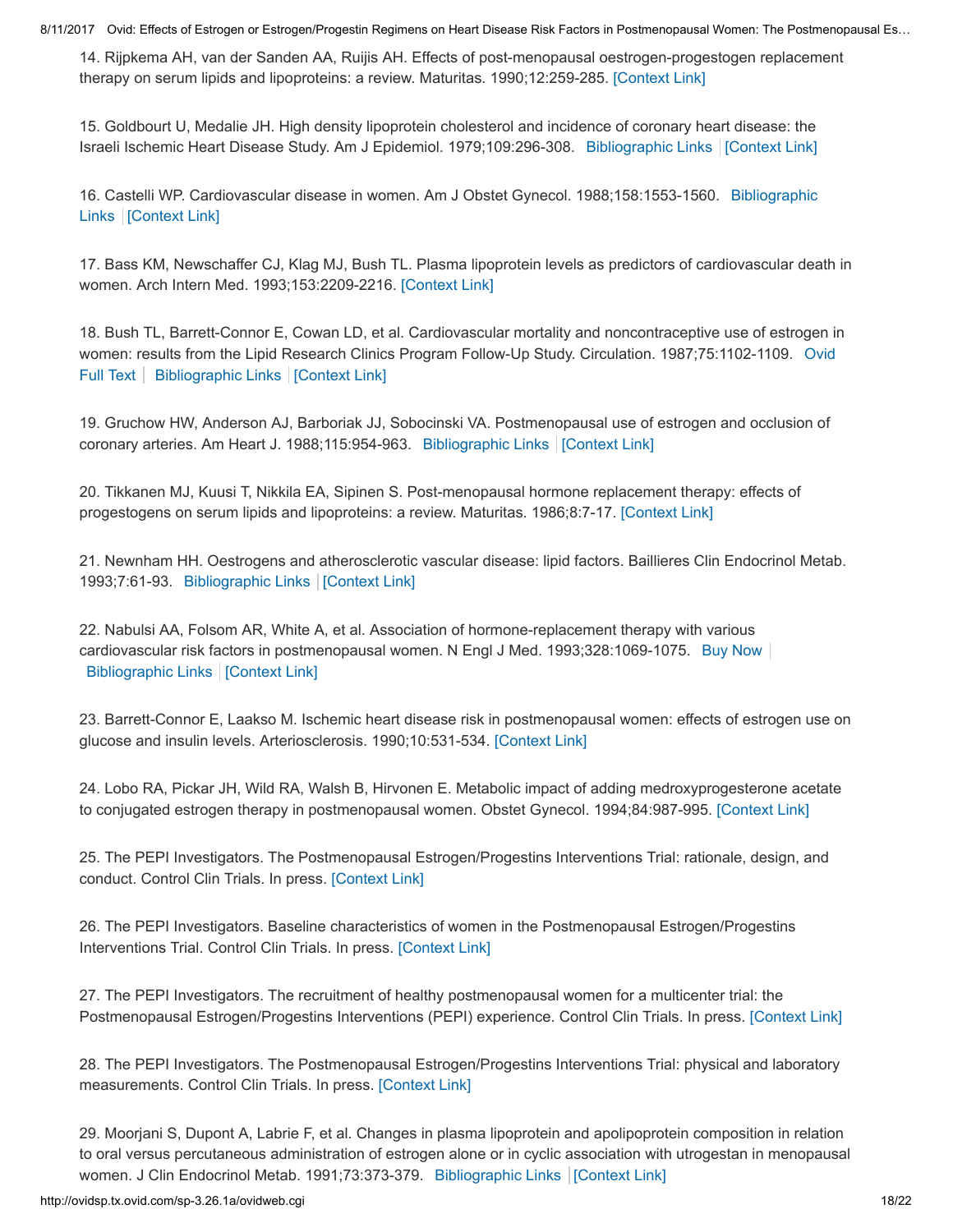30. Jensen J, Riis BJ, Strom V, Nilas L, Christiansen C. Long-term effects of percutaneous estrogens and oral progesterone on serum lipoproteins in postmenopausal women. Am J Obstet Gynecol. 1987;156:66-71. [Bibliographic](http://ovidsp.tx.ovid.com/sp-3.26.1a/ovidweb.cgi?Link+Set+Ref=00005407-199501180-00022|00000447_1987_156_66_jensen_postmenopausal_%7c00005407-199501180-00022%23xpointer%28id%28R30-22%29%29%7c60%7c%7covftdb%7c&P=144&S=MLCHFPKBCFDDCHOJNCGKICJCAKLCAA00&WebLinkReturn=Full+Text%3dL%7cS.sh.27.28%7c0%7c00005407-199501180-00022) Links | [\[Context](#page-2-1) Link]

<span id="page-18-0"></span>31. Hypertension Detection and Follow-up Program Cooperative Group. Variability of blood pressure and the results of screening in the Hypertension Detection and Follow-up Program. J Chronic Dis. [1978;31:651-667.](http://ovidsp.tx.ovid.com/sp-3.26.1a/ovidweb.cgi?Link+Set+Ref=00005407-199501180-00022|00004676_1978_31_651_anonymous_hypertension_%7c00005407-199501180-00022%23xpointer%28id%28R31-22%29%29%7c60%7c%7covftdb%7c&P=145&S=MLCHFPKBCFDDCHOJNCGKICJCAKLCAA00&WebLinkReturn=Full+Text%3dL%7cS.sh.27.28%7c0%7c00005407-199501180-00022) Bibliographic Links [\[Context](#page-3-0) Link]

<span id="page-18-1"></span>32. Warnick GR. Enzymatic methods for quantification of lipoprotein lipids. Methods Enzymol. 1986;129:101-123. [Bibliographic](http://ovidsp.tx.ovid.com/sp-3.26.1a/ovidweb.cgi?Link+Set+Ref=00005407-199501180-00022|00005828_1986_129_101_warnick_quantification_%7c00005407-199501180-00022%23xpointer%28id%28R32-22%29%29%7c60%7c%7covftdb%7c&P=146&S=MLCHFPKBCFDDCHOJNCGKICJCAKLCAA00&WebLinkReturn=Full+Text%3dL%7cS.sh.27.28%7c0%7c00005407-199501180-00022) Links | [\[Context](#page-3-1) Link]

<span id="page-18-2"></span>33. Bachorik PS, Albers JJ. Precipitation methods for quantification of lipoproteins. Methods Enzymol.1986;129:78- 100. [Bibliographic](http://ovidsp.tx.ovid.com/sp-3.26.1a/ovidweb.cgi?Link+Set+Ref=00005407-199501180-00022|00005828_1986_129_78_bachorik_quantification_%7c00005407-199501180-00022%23xpointer%28id%28R33-22%29%29%7c60%7c%7covftdb%7c&P=147&S=MLCHFPKBCFDDCHOJNCGKICJCAKLCAA00&WebLinkReturn=Full+Text%3dL%7cS.sh.27.28%7c0%7c00005407-199501180-00022) Links [\[Context](#page-3-1) Link]

<span id="page-18-3"></span>34. Hainline A, Karon J, Lippel K, eds. Manual of Laboratory Operations:Lipid Research Clinics Program, Lipid and Lipoprotein Analysis. 2nd ed. Washington, DC: National Institutes of Health, US Dept of Health and Human Services; 1982. [\[Context](#page-3-1) Link]

<span id="page-18-4"></span>35. Trinder P. Determination of glucose in blood using glucose oxidase with an alternative oxygen acceptor. Ann Clin Biochem. 1969;6:24. [\[Context](#page-4-2) Link]

<span id="page-18-5"></span>36. Morgan CR, Laarow A. Immunoassay of insulin--two antibody system: plasma levels of normal, subdiabetic and diabetic rats. Diabetes. 1963;12:115-126. [\[Context](#page-4-3) Link]

<span id="page-18-6"></span>37. Clauss A. Gerinnungs physiologische Schnellmethode zur Bestimmung des Fibrinogens. Acta Haematol. 1957;17:237-246. [\[Context](#page-4-4) Link]

<span id="page-18-7"></span>38. Laird NM, Ware JH. Random-effects models for longitudinal data. Biometrics. [1982;38:963-974.](http://ovidsp.tx.ovid.com/sp-3.26.1a/ovidweb.cgi?Link+Set+Ref=00005407-199501180-00022|00001726_1982_38_963_laird_longitudinal_%7c00005407-199501180-00022%23xpointer%28id%28R38-22%29%29%7c60%7c%7covftdb%7c&P=152&S=MLCHFPKBCFDDCHOJNCGKICJCAKLCAA00&WebLinkReturn=Full+Text%3dL%7cS.sh.27.28%7c0%7c00005407-199501180-00022) Bibliographic Links | [\[Context](#page-4-5) Link]

<span id="page-18-8"></span>39. SAS Institute Inc. Changes and enhancements. In: SAS Technical Report P-229, SAS/SAT Software, Release 6.07. Cary, NC: SAS Institute Inc; 1992. [\[Context](#page-4-5) Link]

<span id="page-18-9"></span>40. Edwards AL. Experimental Design in Psychological Research. 5th ed. New York, NY: Harper & Row Publishers Inc; 1985. [\[Context](#page-4-6) Link]

<span id="page-18-10"></span>41. Jacobs DR, Mebane IL, Bangdiwala SI, Criqui MH, Tyroler HA. High density lipoprotein cholesterol as a predictor of cardiovascular disease mortality in men and women: the follow-up study of the Lipid Research Clinics Prevalence Study. Am J Epidemiol. 1990;131:32-47. [Bibliographic](http://ovidsp.tx.ovid.com/sp-3.26.1a/ovidweb.cgi?Link+Set+Ref=00005407-199501180-00022|00000429_1990_131_32_jacobs_cardiovascular_%7c00005407-199501180-00022%23xpointer%28id%28R41-22%29%29%7c60%7c%7covftdb%7c&P=155&S=MLCHFPKBCFDDCHOJNCGKICJCAKLCAA00&WebLinkReturn=Full+Text%3dL%7cS.sh.27.28%7c0%7c00005407-199501180-00022) Links | [\[Context](#page-12-0) Link]

<span id="page-18-11"></span>42. Gordon DJ, Probstfield JL, Garrison RJ, et al. High-density lipoprotein cholesterol and cardiovascular disease: four prospective American studies. Circulation. 1989;79:8-15. [Ovid](http://ovidsp.tx.ovid.com/sp-3.26.1a/ovidweb.cgi?Link+Set+Ref=00005407-199501180-00022|00003017_1989_79_8_gordon_cardiovascular_%7c00005407-199501180-00022%23xpointer%28id%28R42-22%29%29%7c10%7c%7covftdb%7c00003017-198901000-00002&P=156&S=MLCHFPKBCFDDCHOJNCGKICJCAKLCAA00&WebLinkReturn=Full+Text%3dL%7cS.sh.27.28%7c0%7c00005407-199501180-00022) Full Text | [Bibliographic](http://ovidsp.tx.ovid.com/sp-3.26.1a/ovidweb.cgi?Link+Set+Ref=00005407-199501180-00022|00003017_1989_79_8_gordon_cardiovascular_%7c00005407-199501180-00022%23xpointer%28id%28R42-22%29%29%7c60%7c%7covftdb%7c00003017-198901000-00002&P=156&S=MLCHFPKBCFDDCHOJNCGKICJCAKLCAA00&WebLinkReturn=Full+Text%3dL%7cS.sh.27.28%7c0%7c00005407-199501180-00022) Links | [\[Context](#page-12-0) Link]

<span id="page-18-12"></span>43. Walsh BW, Sacks FM. Effects of low dose oral contraceptives on very low density and low density lipoprotein metabolism. J Clin Invest. 1993;91:2126-2132. [Bibliographic](http://ovidsp.tx.ovid.com/sp-3.26.1a/ovidweb.cgi?Link+Set+Ref=00005407-199501180-00022|00004686_1993_91_2126_walsh_contraceptives_%7c00005407-199501180-00022%23xpointer%28id%28R43-22%29%29%7c60%7c%7covftdb%7c00004686-199305000-00039&P=157&S=MLCHFPKBCFDDCHOJNCGKICJCAKLCAA00&WebLinkReturn=Full+Text%3dL%7cS.sh.27.28%7c0%7c00005407-199501180-00022) Links [\[Context](#page-12-1) Link]

44. Sacks FM, Walsh BW. Sex hormones and lipoprotein metabolism. Curr Opin Lipidol. [1994;5:236-240.](#page-12-1) [Context Link]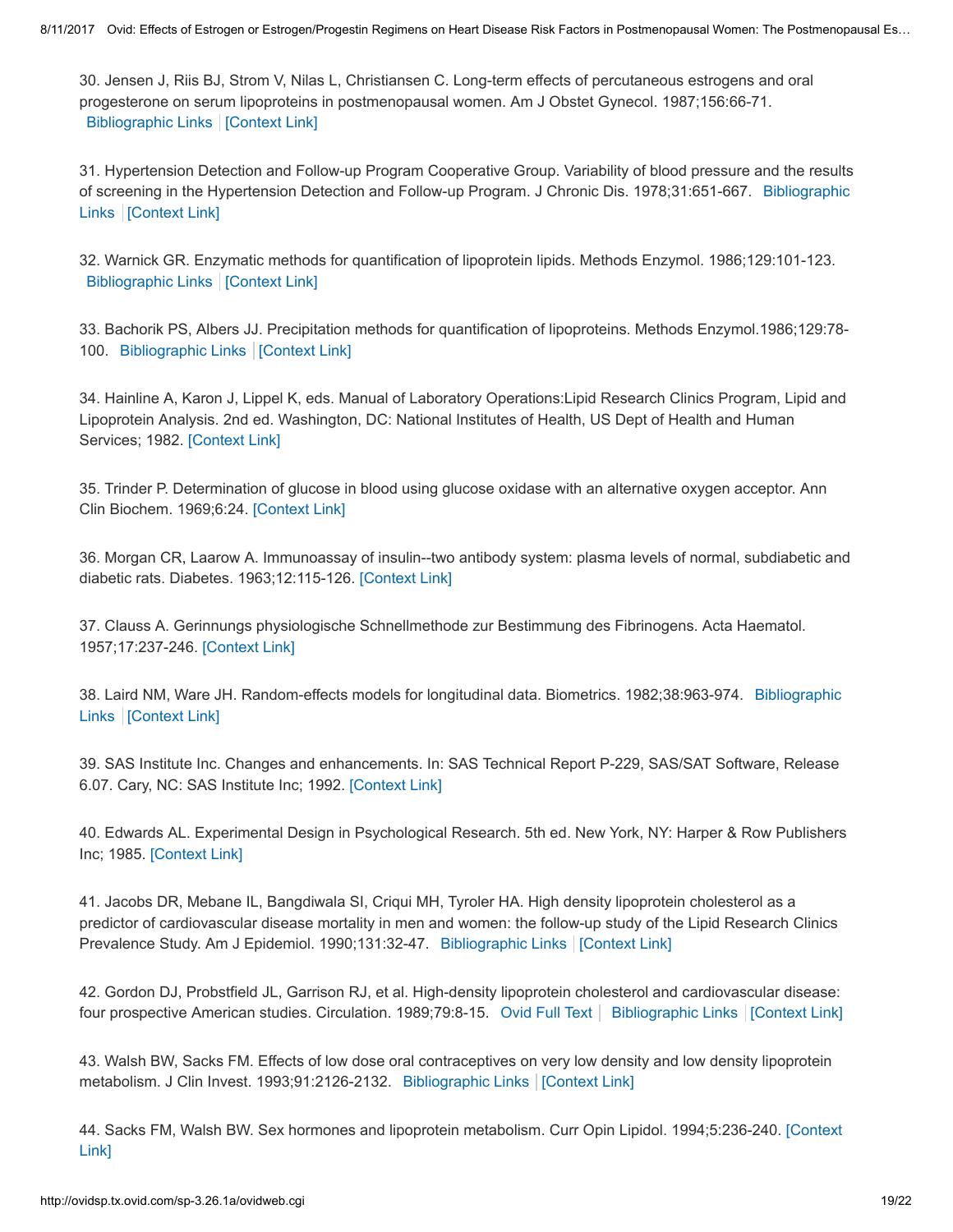<span id="page-19-0"></span>45. Glueck CJ, Lang J, Hamer T, Tracy T. Severe hypertriglyceridemia and pancreatitis when estrogen replacement therapy is given to hypertriglycleridemic women. J Lab Clin Med. 1994;123:59-64. [\[Context](#page-12-1) Link]

<span id="page-19-1"></span>46. Mashchak CA, Lobo RA, Donozo-Takano R, et al. Comparison of pharmacodynamic properties of various estrogen formulations. Am J Obstet Gynecol. 1982;144:511-518. [Bibliographic](http://ovidsp.tx.ovid.com/sp-3.26.1a/ovidweb.cgi?Link+Set+Ref=00005407-199501180-00022|00000447_1982_144_511_mashchak_pharmacodynamic_%7c00005407-199501180-00022%23xpointer%28id%28R46-22%29%29%7c60%7c%7covftdb%7c&P=160&S=MLCHFPKBCFDDCHOJNCGKICJCAKLCAA00&WebLinkReturn=Full+Text%3dL%7cS.sh.27.28%7c0%7c00005407-199501180-00022) Links [\[Context](#page-12-2) Link]

47. Hassager C, Riis BJ, Strom V, Guyene TT, Christiansen C. The long-term effect of oral and percutaneous estradiol on plasma renin substrate and blood pressure. Circulation. 1987;76:753-758. [\[Context](#page-12-2) Link]

<span id="page-19-2"></span>48. Mashchak CA, Lobo RA. Estrogen replacement therapy and hypertension. J Reprod Med. 1985;30:805-810. [Bibliographic](http://ovidsp.tx.ovid.com/sp-3.26.1a/ovidweb.cgi?Link+Set+Ref=00005407-199501180-00022|00005300_1985_30_805_mashchak_hypertension_%7c00005407-199501180-00022%23xpointer%28id%28R48-22%29%29%7c60%7c%7covftdb%7c&P=162&S=MLCHFPKBCFDDCHOJNCGKICJCAKLCAA00&WebLinkReturn=Full+Text%3dL%7cS.sh.27.28%7c0%7c00005407-199501180-00022) Links | [\[Context](#page-12-2) Link]

<span id="page-19-4"></span>49. Barrett-Connor E. Putative complications of estrogen replacement therapy: hypertension, diabetes, thrombophlebitis, and gallstones. In: Korenman SG, ed. The Menopause: Biological and Clinical Consequences of Ovarian Failure; Evolution and Management. Norwell, Mass: Serono Symposia; 1990:199-209. [\[Context](#page-12-2) Link]

<span id="page-19-3"></span>50. Lip GYH, Beevers M, Churchill D, Beevers DG. Hormone replacement therapy and blood pressure in hypertensive women. J Hum Hypertens. 1994;8:491-494. [Bibliographic](http://ovidsp.tx.ovid.com/sp-3.26.1a/ovidweb.cgi?Link+Set+Ref=00005407-199501180-00022|00005309_1994_8_491_lip_hypertensive_%7c00005407-199501180-00022%23xpointer%28id%28R50-22%29%29%7c60%7c%7covftdb%7c&P=164&S=MLCHFPKBCFDDCHOJNCGKICJCAKLCAA00&WebLinkReturn=Full+Text%3dL%7cS.sh.27.28%7c0%7c00005407-199501180-00022) Links [\[Context](#page-12-3) Link]

<span id="page-19-6"></span>51. Cagnacci A, Soldani R, Carriero PL, Paoletti AM, Fioretti P, Melis GB. Effects of low doses of transdermal 17beta-estradiol on carbohydrate metabolism in postmenopausal women. J Clin Endocrinol Metab. 1992;74:1396- 1400. [Bibliographic](http://ovidsp.tx.ovid.com/sp-3.26.1a/ovidweb.cgi?Link+Set+Ref=00005407-199501180-00022|00004678_1992_74_1396_cagnacci_postmenopausal_%7c00005407-199501180-00022%23xpointer%28id%28R51-22%29%29%7c60%7c%7covftdb%7c&P=165&S=MLCHFPKBCFDDCHOJNCGKICJCAKLCAA00&WebLinkReturn=Full+Text%3dL%7cS.sh.27.28%7c0%7c00005407-199501180-00022) Links | [\[Context](#page-12-4) Link]

<span id="page-19-8"></span>52. Stevenson JC, Proudler AJ, Walton C, Godsland IF. HRT mechanisms of action: carbohydrates. Int J Fertil Menopausal Stud. 1994;39:50-55. [\[Context](#page-12-5) Link]

<span id="page-19-5"></span>53. Laakso M. How good a marker is insulin level for insulin resistance? Am J Epidemiol. 1993;137:959-965. [Bibliographic](http://ovidsp.tx.ovid.com/sp-3.26.1a/ovidweb.cgi?Link+Set+Ref=00005407-199501180-00022|00000429_1993_137_959_laakso_resistance_%7c00005407-199501180-00022%23xpointer%28id%28R53-22%29%29%7c60%7c%7covftdb%7c&P=167&S=MLCHFPKBCFDDCHOJNCGKICJCAKLCAA00&WebLinkReturn=Full+Text%3dL%7cS.sh.27.28%7c0%7c00005407-199501180-00022) Links | [\[Context](#page-13-0) Link]

<span id="page-19-7"></span>54. Godsland IF, Gangar KF, Walton C, et al. Insulin resistance, secretion, and elimination in postmenopausal women receiving oral or transdermal hormone replacement therapy. Metabolism. [1993;42:846-853.](http://ovidsp.tx.ovid.com/sp-3.26.1a/ovidweb.cgi?Link+Set+Ref=00005407-199501180-00022|00005822_1993_42_846_godsland_postmenopausal_%7c00005407-199501180-00022%23xpointer%28id%28R54-22%29%29%7c60%7c%7covftdb%7c&P=168&S=MLCHFPKBCFDDCHOJNCGKICJCAKLCAA00&WebLinkReturn=Full+Text%3dL%7cS.sh.27.28%7c0%7c00005407-199501180-00022) Bibliographic Links [\[Context](#page-13-0) Link]

55. De Cleyn K, Buytaert P, Coppens M. Carbohydrate metabolism during hormonal substitution therapy. Maturitas. 1989;11:235-242. [Bibliographic](http://ovidsp.tx.ovid.com/sp-3.26.1a/ovidweb.cgi?Link+Set+Ref=00005407-199501180-00022|00005835_1989_11_235_cleyn_carbohydrate_%7c00005407-199501180-00022%23xpointer%28id%28R55-22%29%29%7c60%7c%7covftdb%7c&P=169&S=MLCHFPKBCFDDCHOJNCGKICJCAKLCAA00&WebLinkReturn=Full+Text%3dL%7cS.sh.27.28%7c0%7c00005407-199501180-00022) Links [\[Context](#page-13-0) Link]

56. Meilahn EN, Kuller LH, Matthews KA, Kiss JE. Hemostatic factors according to menopausal status and use of hormone replacement therapy. Ann Epidemiol. 1992;2:445-455. [\[Context](#page-13-1) Link]

<span id="page-19-9"></span>57. Kannel WB, Wolf PA, Castelli WP, D'Agostino RB. Fibrinogen and the risk of cardiovascular disease: the Framingham Study. JAMA. 1987;258:1183-1186. [Bibliographic](http://ovidsp.tx.ovid.com/sp-3.26.1a/ovidweb.cgi?Link+Set+Ref=00005407-199501180-00022|00005407_1987_258_1183_kannel_cardiovascular_%7c00005407-199501180-00022%23xpointer%28id%28R57-22%29%29%7c60%7c%7covftdb%7c&P=171&S=MLCHFPKBCFDDCHOJNCGKICJCAKLCAA00&WebLinkReturn=Full+Text%3dL%7cS.sh.27.28%7c0%7c00005407-199501180-00022) Links | [\[Context](#page-13-1) Link]

<span id="page-19-10"></span>58. Ravnikar VA. Compliance with hormone therapy. Am J Obstet Gynecol. [1987;156:1332-1334.](http://ovidsp.tx.ovid.com/sp-3.26.1a/ovidweb.cgi?Link+Set+Ref=00005407-199501180-00022|00000447_1987_156_1332_ravnikar_compliance_%7c00005407-199501180-00022%23xpointer%28id%28R58-22%29%29%7c60%7c%7covftdb%7c&P=172&S=MLCHFPKBCFDDCHOJNCGKICJCAKLCAA00&WebLinkReturn=Full+Text%3dL%7cS.sh.27.28%7c0%7c00005407-199501180-00022) Bibliographic Links [\[Context](#page-13-2) Link]

59. Rosano GM, Sarrell PM, Poole-Wilson PA, Collins P. Beneficial effect of oestrogen on exercise-induced myocardial ischaemia in women with coronary artery disease. Lancet. 1993;342:133-136. [Bibliographic](http://ovidsp.tx.ovid.com/sp-3.26.1a/ovidweb.cgi?Link+Set+Ref=00005407-199501180-00022|00005531_1993_342_133_rosano_beneficial_%7c00005407-199501180-00022%23xpointer%28id%28R59-22%29%29%7c60%7c%7covftdb%7c00005531-199307170-00009&P=173&S=MLCHFPKBCFDDCHOJNCGKICJCAKLCAA00&WebLinkReturn=Full+Text%3dL%7cS.sh.27.28%7c0%7c00005407-199501180-00022) Links [\[Context](#page-14-1) Link]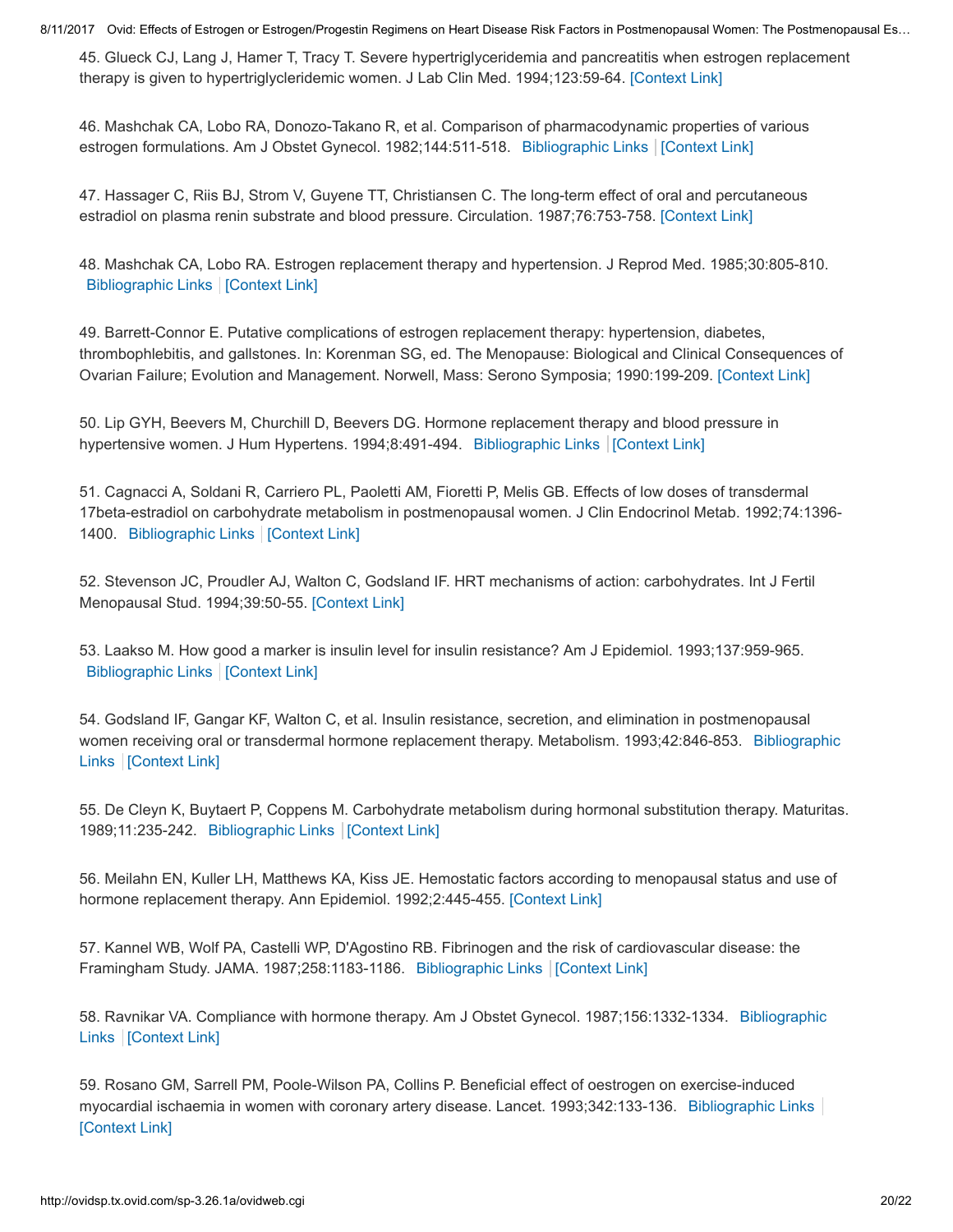60. Gilligan DM, Badar DM, Panza JA, Quyyumi AA, Cannon RO. Acute vascular effects of estrogen in postmenopausal women. Circulation. 1994;90:786-791. [Ovid](http://ovidsp.tx.ovid.com/sp-3.26.1a/ovidweb.cgi?Link+Set+Ref=00005407-199501180-00022|00003017_1994_90_786_gilligan_postmenopausal_%7c00005407-199501180-00022%23xpointer%28id%28R60-22%29%29%7c10%7c%7covftdb%7c00003017-199408000-00021&P=174&S=MLCHFPKBCFDDCHOJNCGKICJCAKLCAA00&WebLinkReturn=Full+Text%3dL%7cS.sh.27.28%7c0%7c00005407-199501180-00022) Full Text | [Bibliographic](http://ovidsp.tx.ovid.com/sp-3.26.1a/ovidweb.cgi?Link+Set+Ref=00005407-199501180-00022|00003017_1994_90_786_gilligan_postmenopausal_%7c00005407-199501180-00022%23xpointer%28id%28R60-22%29%29%7c60%7c%7covftdb%7c00003017-199408000-00021&P=174&S=MLCHFPKBCFDDCHOJNCGKICJCAKLCAA00&WebLinkReturn=Full+Text%3dL%7cS.sh.27.28%7c0%7c00005407-199501180-00022) Links | [\[Context](#page-14-1) Link]

<span id="page-20-0"></span>61. Henderson BE, Paganini-Hill A, Ross RK. Estrogen replacement therapy and protection from acute myocardial infarction. Am J Obstet Gynecol. 1988;159:312-317. [Bibliographic](http://ovidsp.tx.ovid.com/sp-3.26.1a/ovidweb.cgi?Link+Set+Ref=00005407-199501180-00022|00000447_1988_159_312_henderson_replacement_%7c00005407-199501180-00022%23xpointer%28id%28R61-22%29%29%7c60%7c%7covftdb%7c&P=175&S=MLCHFPKBCFDDCHOJNCGKICJCAKLCAA00&WebLinkReturn=Full+Text%3dL%7cS.sh.27.28%7c0%7c00005407-199501180-00022) Links [\[Context](#page-14-1) Link]

<span id="page-20-1"></span>62. Rose G. Sick individuals and sick populations. Int J Epidemiol. [1985;14:32-38.](#page-14-2) [Bibliographic](http://ovidsp.tx.ovid.com/sp-3.26.1a/ovidweb.cgi?Link+Set+Ref=00005407-199501180-00022|00004345_1985_14_32_rose_individuals_%7c00005407-199501180-00022%23xpointer%28id%28R62-22%29%29%7c60%7c%7covftdb%7c&P=176&S=MLCHFPKBCFDDCHOJNCGKICJCAKLCAA00&WebLinkReturn=Full+Text%3dL%7cS.sh.27.28%7c0%7c00005407-199501180-00022) Links [Context Link]

#### IMAGE GALLERY

#### [Select](http://ovidsp.tx.ovid.com/sp-3.26.1a/ovidweb.cgi?&S=MLCHFPKBCFDDCHOJNCGKICJCAKLCAA00&Full+Text=L%7cS.sh.27.28%7c0%7c00005407-199501180-00022&image_gallery_select=selectall&resultset=S.sh.27%7c1) All **Export Selected to PowerPoint** Selected to PowerPoint